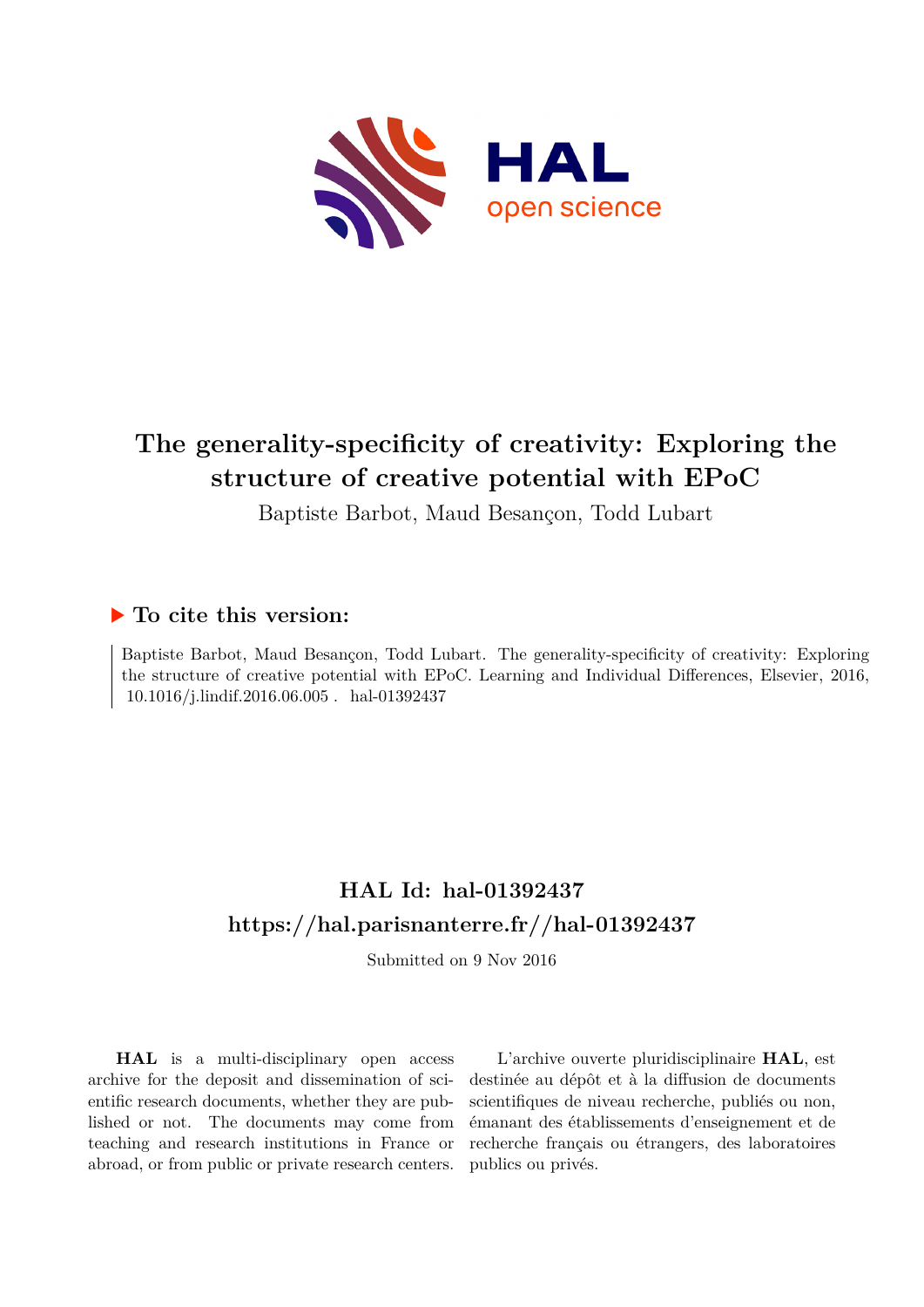# **The Generality-Specificity of Creativity: Exploring the structure of creative potential with EPoC.**

#### **Baptiste Barbot, Maud Besançon, Todd Lubart**

#### **Abstract**

It is increasingly acknowledged that creative potentialinvolvespartly a generalized ability, partly a set of domain-specific abilities, and partly a set of task-specific abilities. We extend and illustrate this viewinastudy of482 children and adolescents,exploring the extent to which the scores variance ofthe Evaluation of Potential Creativity (EPoC)'seight subtests can be decomposedby five variance components: thinking-process general, thinking-process specific, domain-specific, task-specific, and measurement error. Astructural equation model derived from an extension of the multi-trait multi-method matrix analysisrevealed that (1) the contribution of each variance component depends greatly on the task under consideration,and that (2)the contribution of a general creative thinking-process factor isoverall limited. This study outlines the multidimensional and hierarchical structure of creative potential and the need to measure it with comprehensive test batteries sampling a range of creative tasks, domains and creative thinking-modes.

*Keywords*: EPoC, Creative Potential, Domain-Generality, Domain-specificity, variance partitioning, MTMM.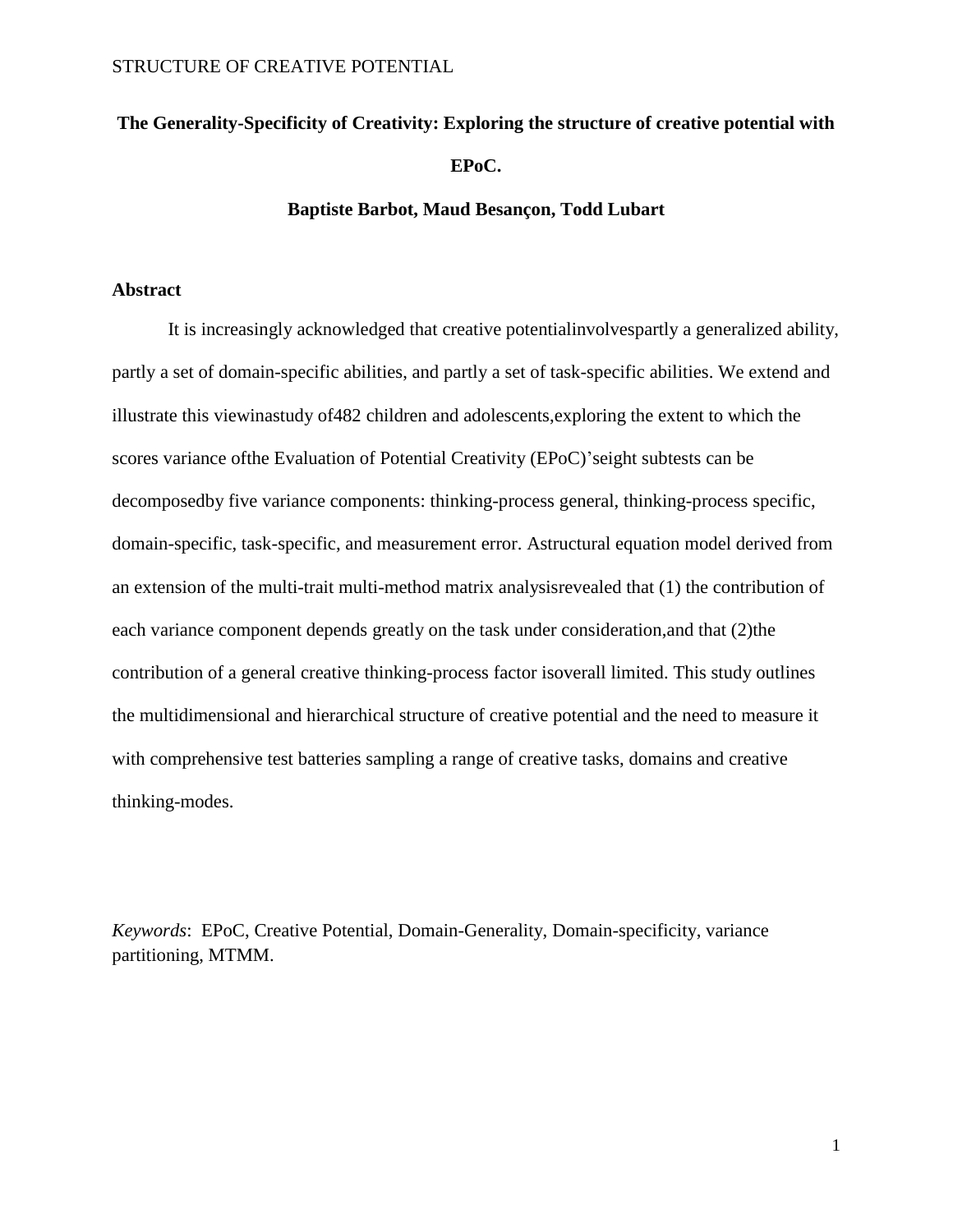## **The Generality-Specificity of Creativity: Exploring the structure of creative potential with EPoC.**

#### **1. Introduction**

Creativity is often defined as the ability to produce original work that fits within particular task or domain constraints (e.g., Runco & Jaeger, 2012; Stein, 1953; Sternberg & Lubart, 1995).Producing original work relies on creative thinking – the mental operations that lead to new ideas or products regardless of domains of knowledge– which is conceptually a general ability, asare other higher-order mental operations such as intelligence. However, producing an original work that fits the domain or task constraints also requires domain-specific knowledge and skills (unrelated to creative thinking) to make it a valuable contribution.

As a result, there is much debate on the nature of creativity as a "general" as opposed to"domain-specific" ability.This debate stems also from the observation that, though creative thinking may be domain general (e.g., Milgram & Livne, 2005), onlya few eminent creative individuals have been recognized for their high levels of creativity in multiple subdomains, and eminent creativity in more than one domain remains particularly rare(Baer, 1998; Gray, 1966).Consistently, creativityresearchusing general population samples and samples of individualsengaging in creative activities at a professional level usuallysupport the domainspecificity of creativity. This is evidenced by creative self-beliefsstudies (e.g., creative selfefficacy, or self-perceptions of one's creativity in multiple domains),suggesting often the multidimensional structureof creative self-concepts, organized by content-domains(Karwowski & Barbot, 2016; Kaufman & Baer, 2004; Kaufman, Cole, & Baer, 2009; Kaufman, 2012; Vispoel, 1993), and by studies exploring actual creative behaviors or achievements,also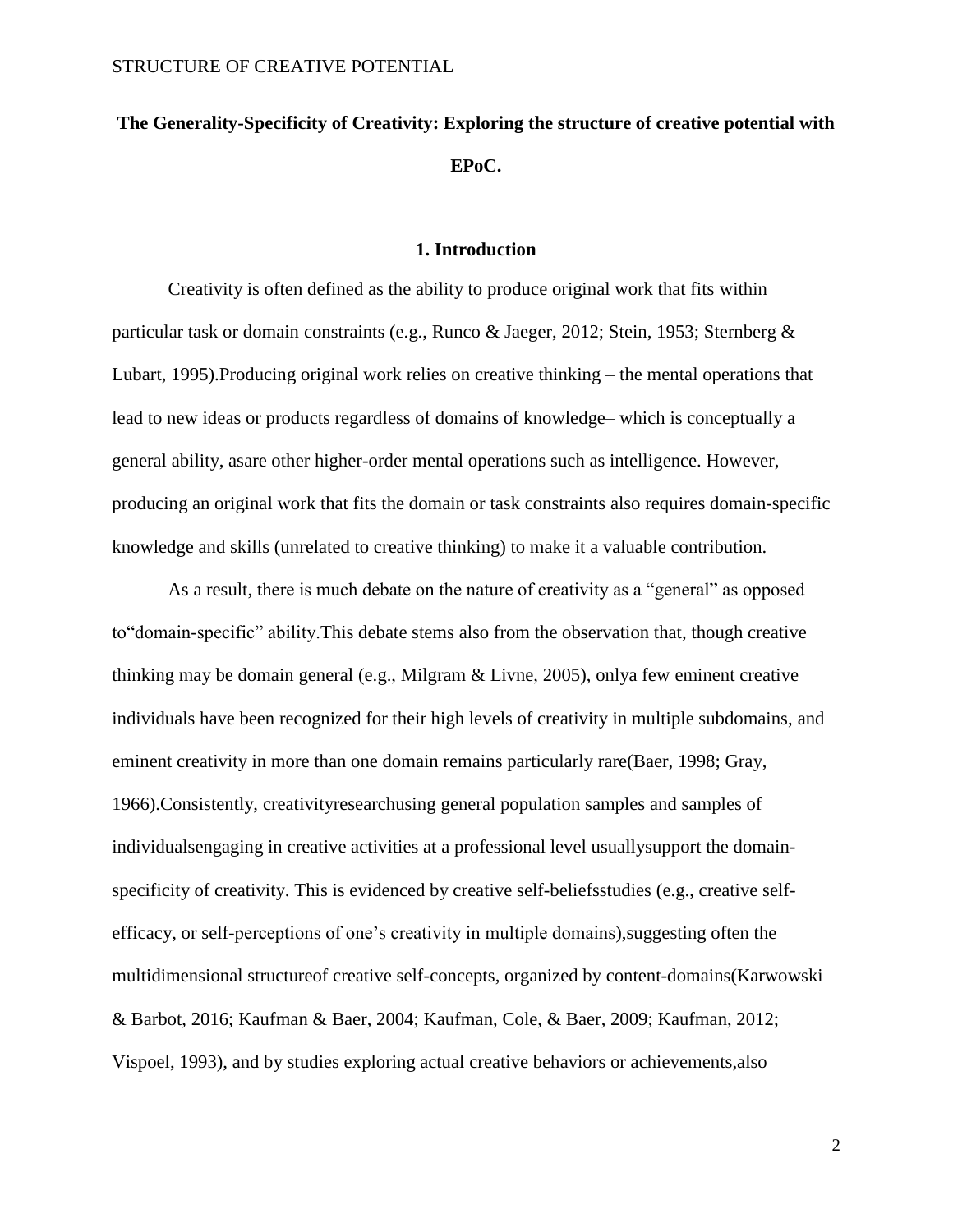outliningthe domain-specificrather than domain-general nature of creativity (e.g., Carson, Peterson, & Higgins, 2005; Dollinger, 2006; Silvia, Kaufman, & Pretz, 2009).

Conciliating debates on the general versus domain-specific nature of creativity, hybrid models and multivariate approaches have suggested that creativity resultspartly from a generalized ability, partly from a set of domain-specific abilities, and partly from a set of taskspecific abilities (e.g., Lubart & Guignard, 2004; Plucker & Beghetto, 2004).For example, the Amusement Park Theoretical (APT) model of creativity (Baer & Kaufman, 2005)proposes domain-general initial requirements for creativity and domain-specific outcomes.It is indeed increasingly acknowledged that the ability to produce creative work is partly domain-specific because the nature of the creative work varies with the field (e.g., Barbot, Besançon, & Lubart, 2011), and even variesas a function of the task within a domain or the constraints within the task (Barbot , Lubart & Besançon, 2016; Treinen & Barbot, 2008). A follow-up question is therefore, whether the person-level resources that lead to creative performance in each domain are different or the same across domains (e.g.,Kaufman, Plucker, & Baer, 2008).

In relatedwork (Barbot, Besançon & Lubart, 2015; Barbot & Tinio, 2015; Barbot et al., 2011, 2016; Lubart, Besançon, & Barbot, 2011; Lubart, Zenasni, & Barbot, 2013), we have posited that there is a similar set of skills and traits that lead to creative performance in each domain, but their optimal combination may vary according to the creative domain andtask under consideration. Specifically, demands of the task interact with aperson's unique combination of resources coming into play in creative work. As a result, individual differences in creative outputs depend on the quality of "fit" between task demands and the person's unique profile of resources.Accordingly, creative potential can be defined as a latent ability, resulting from the confluence of several distinct, but interrelated psychological resources (e.g., Lubart, 1999;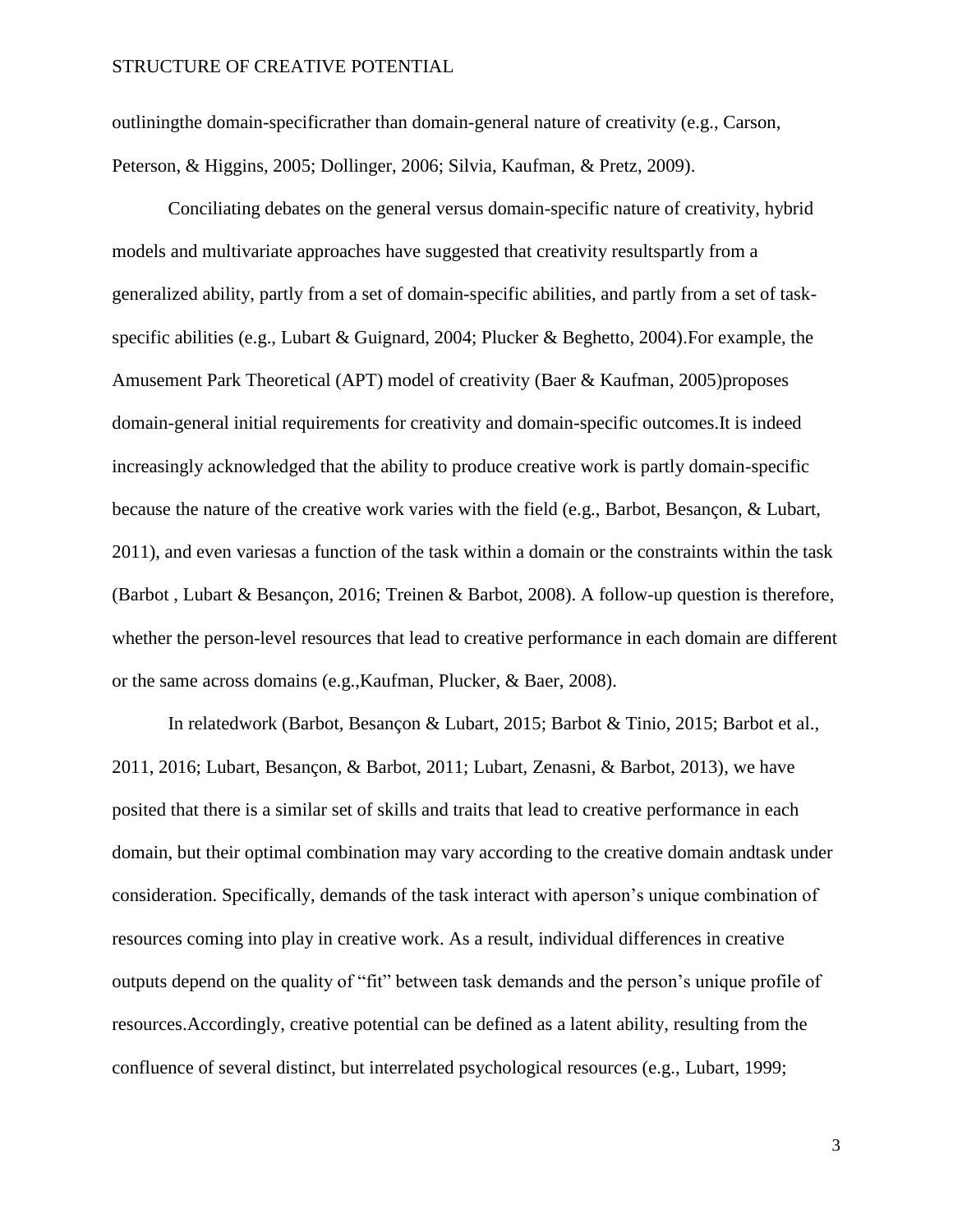Sternberg & Lubart, 1995) that are partly genetically grounded (Barbot, Tan, & Grigorenko, 2013). These resourcesinclude specific aspects of intelligence, knowledge, cognitive styles, personality, motivation, affect, and physical and socio-cultural contexts (e.g., Lubart et al., 2013). The particular combination of these resources results in an individual's profile of creative potential, which may lead to various degrees of creative outcomes due to hypothetical mechanisms of compensation, thresholds (minimum level of resources needed), interaction between resources (e.g.,Sternberg & Lubart, 1995),andultimately,interaction between individual resources, creative task demands, time and place (Barbot & Tinio, 2015). Hence, each individual can be described as having more or less creative potential in a specific domain of work or task (Lubart et al., 2013), and therefore, individualshave multiple potentials for creativitydepending on the fit between their profile of resourcesand various creativetask demands (some of which are domain general, others are domain-specific, and others are uniquely relevant to a particular creative task).

This general framework can help understand the rarity of exceptional levels of creativity in multiple domains because it is not likely that a person'sprofile of resourcesoptimally fits multiple domains or tasks constraints.Instead, most people will show a profile of resources that rarely fit optimally to the demands of a specific creative task, resulting in a vast majority of outputs of "average" creativity (Barbot & Tinio, 2015).Additionally,a person might never achieve her potential if she doesn't have the opportunity to do so. This view of creative potential urges for the use of assessmentsaccounting for the multifaceted nature of creative potential (multidimensionality of an individual's profile of resources relevant to a given creative task) in multiple domains, in order to address adequately the empirical study of the issue of generalityspecificity of creativity.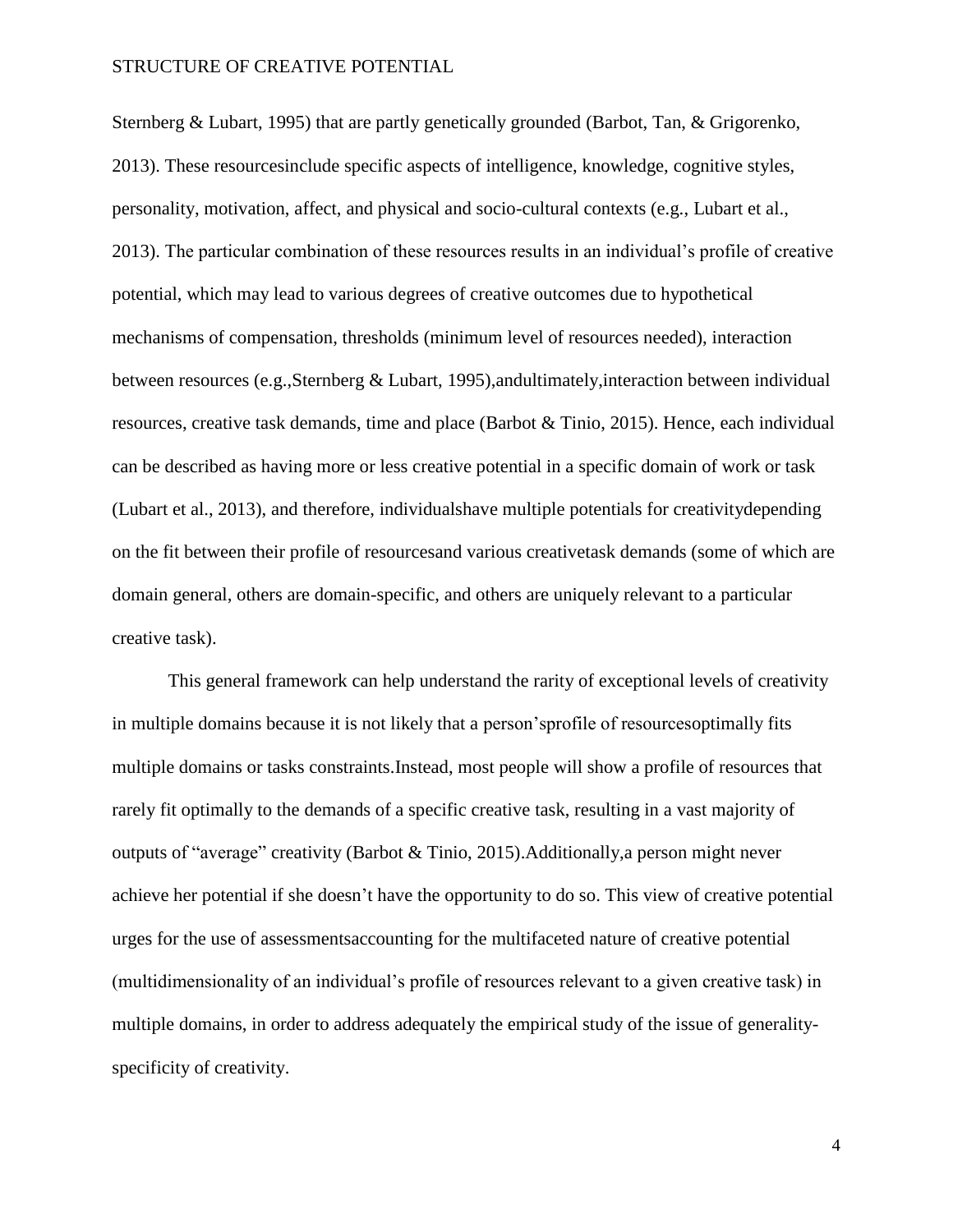## **1.1. Measuring Creative Potential: Integrating Domain-General and Domain-Specific Aspects**

As outlined above, the concept of creativity is viewed as a multifaceted and partly a domain-specific ability, which is thought to be trainable.As reviewed in related work (Barbot et al.,2015; Besançon, Lubart, & Barbot, 2013), several domain-specific training programs have been developed with the objective to enhance creative thinking at elementary and secondary school levels in a number of ways (e.g.,Lynch & Harris, 2001; Starko, 1995). In order to better target and monitor students' development with these programs, creative potential should be measured by assessment tools tapping into the multidimensionality of the construct (Barbot et al., 2011). Two main paths to the measurement of creative potential have been developed to achieve this endeavor (Lubart et al., 2013): the first is "analytic" (or resource-based) and examines the fit between an individual's resources and creative tasks demand, whereasthe second is "holistic" (or outcome-based) and captures an individual level of creative potential, using task performance in situations simulating various aspects of the creative work. Both approaches shed light on the issue of generality versus domain-specificity of creativity.

#### **1.1.1. Analytic-Componential approaches**

The "analytic" approach to the evaluation of creative potential combines the assessment of individuals' characteristics and task parameters to identify the specific set of abilities, knowledge, and traits involved in a particular activity, and the relative weights of these different resources needed to yieldhighly creative outcomes (e.g., Caroff & Lubart, 2012). Therefore, this approach relies greatly on the analysis of a particular task demand. In this vein, expert-elicitation methods have been used to identify the set of resources needed in a particular domain, suchas creative writing (Barbot, Tan, Randi, Santa-Donato, & Grigorenko, 2012) or managerial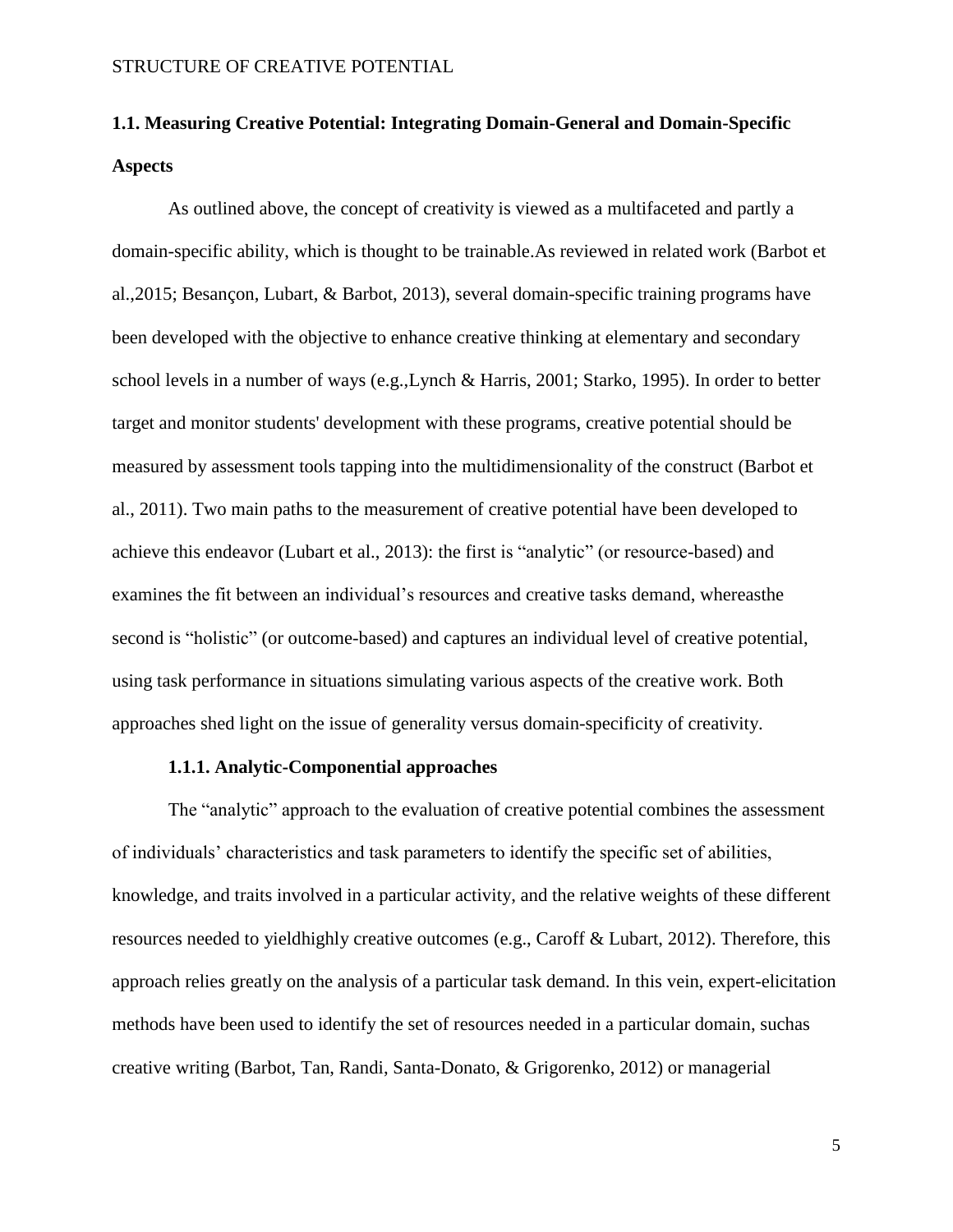creativity (Caroff & Lubart, 2012). Although these approaches have proved useful to identify the most central resources, they may be limited to estimate the relative importance of each resource because various relevant sub-groups of experts tend to value these resourcesdifferently depending on their own experience with the creative outlet under investigation (Barbot, Tan et al., 2012).

Alternatively, we developed a "creative profiler" approach (Lubart et al., 2013) which is a more direct, analytic evaluation of domain-specific potential for creativity. It consists of measuring the likelihood that an individual's multidimensional profile of creative potential fits the optimal profile established for a given creative work. After modelling a "target" profile of relevant resources derived from a group of individuals recognized for their high level of creative outcomes in a given domain, individual profiles are then compared to the target profile using classic statistical measures of distance (e.g., Barbot, Haeffel et al., 2012).

Because this approach is highly domain-, or even task-specific, it may prove efficient for improving thepredictive validity of creative potential measures (within the set of targeted creative outcomes), which represents, thus far, a severe limitation of existing "general" creative potential measures (Barbot et al., 2011; Haensly & Torrance, 1990; Houtz & Krug, 1995) often used as predictor of "specific" creative outcomes (e.g., Barbot & Tinio, 2015; Kaufman et al., 2008; Plucker & Renzulli, 1999). However, the downside of this approach is thattest scores may not be generalized to creative outcomes other than those already modeled in the targeted profile,unless some specific resources represent the "building-blocks" of any creative activity, which is the position assumed by "holistic" approaches to the evaluation of creative potential.

#### **1.1.2. Holistic Approaches to the Evaluation of Creative Potential**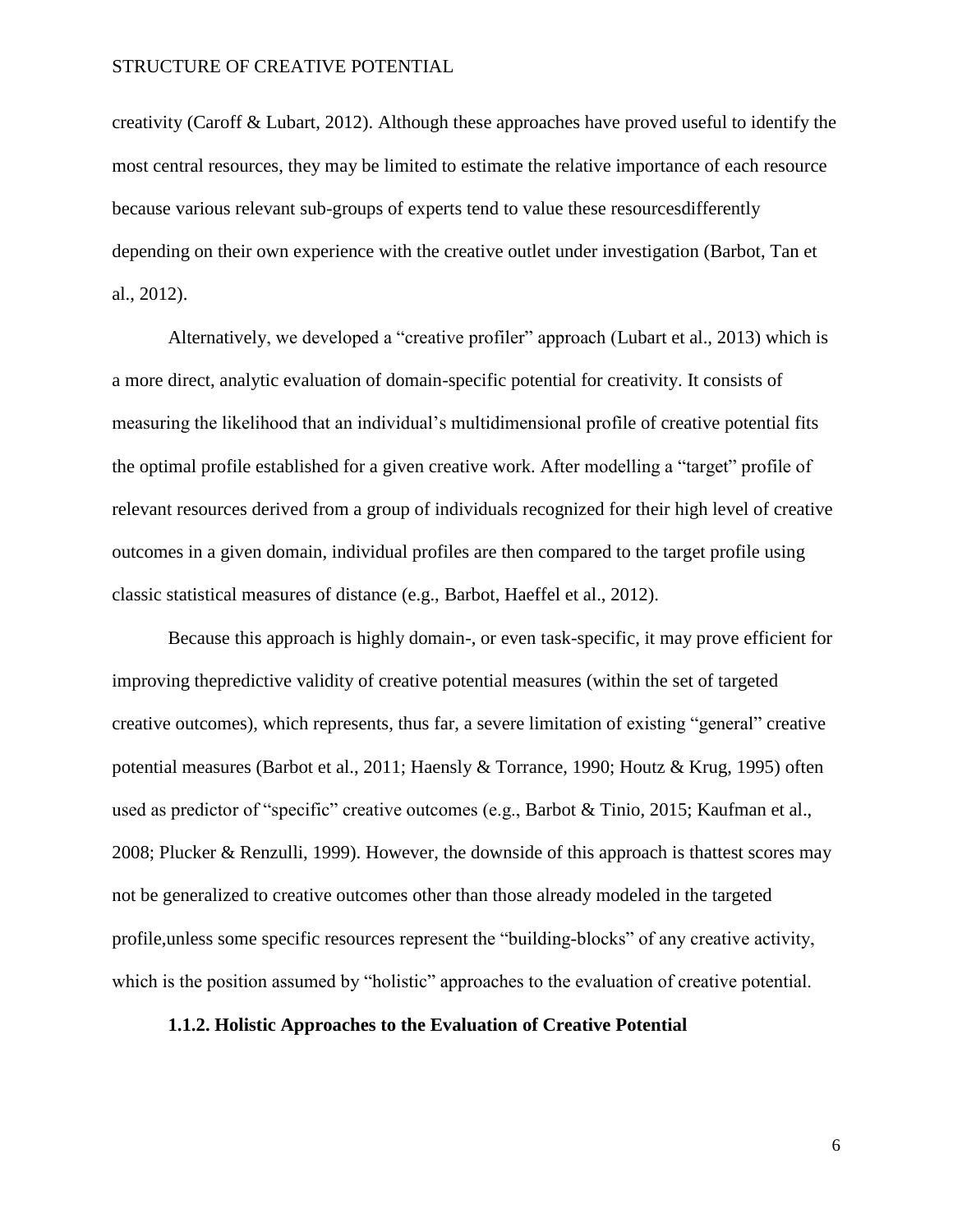Holistic approaches to the evaluation of creative potential involvetasks that simulate various aspects of the creative work. Here, the outcome is not an actual creative accomplishment, but the performance ona standardized task that engage all, or some aspects of a person's creative potential, in one specific domain (e.g., Barbot & Lubart, 2012) or multiple domains (Lubart et al., 2011; Torrance, 1966). Performance on such tasks may be norm-referenced or criterionreferenced and is sought to elicit conceptually the "building blocks" of the individual's creative potential, traditionally in a unidimensional perspective (i.e., creativity viewed as a unitary construct; e.g., Torrance, 1966) coined "g-factor view" (Barbot & Tinio, 2015), and more recently, in a multidimensional perspective. Following the later approach, we developed a measure to assess creative potential in children and adolescents: the *Evaluation of Potential Creativity* (EPoC; Lubart et al., 2011).

EPoC was designed to measure two key creative thinking-process clusters (divergentexploratory and convergent-integrative) in multiple domains (currently verbal-literary and graphic, with forthcoming extensions in social problem-solving, scientific and musical domains). The divergent-exploratory mode of thinking refers to the process of expanding the range of solutions in creative problem solving. Conceptually, this thinking-process cluster involves cognitive components such as flexibility, divergent thinking or selective encoding, and conative components, such as openness to new experiences and intrinsicortask-oriented motivation (e.g., task-oriented motivation highlights the perseverance needed to keep exploring different solutions).The convergent-integrative thinkingprocess cluster refers to theactivity of combining, integrating or synthesizing elements in new ways, another fundamental component of the creative work (Barbot et al., 2011; Lubart et al., 2011).The convergent-integrative cluster conceptually involves cognitive components such as associative thinking (e.g., combining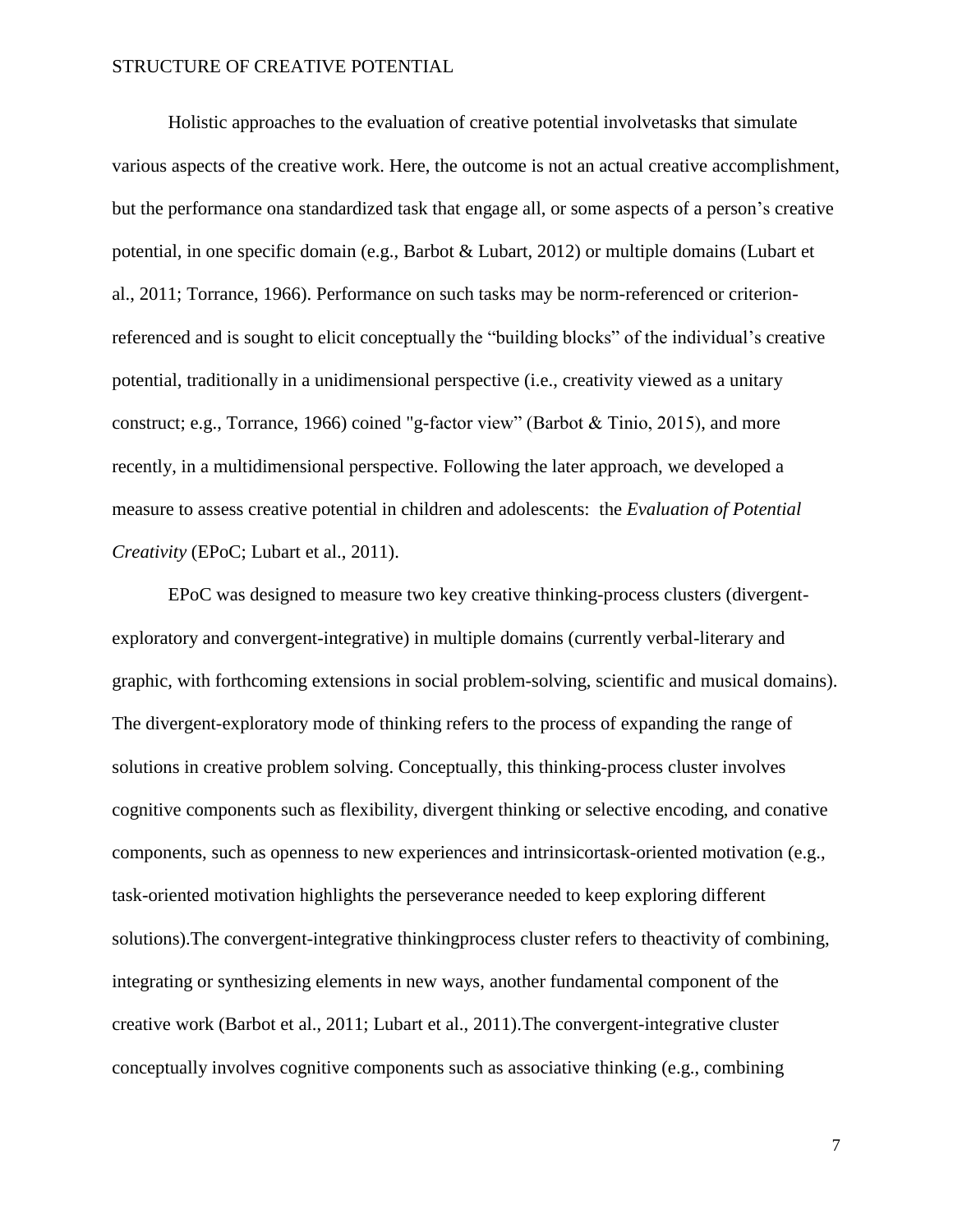remote elements),selective comparison and combination, and conative components such as tolerance for ambiguity (which allows comparisons, metaphors, and the ability to re-interpret a situation), risk-taking, or achievement motivation (needed to complete a product). This cluster is not restricted to Guilford's "convergent thinking" (Guilford, 1950; Guilford, 1967), although it conceptually encompasses some convergent operations needed for the creative work such as "synthesis" and "evaluation of ideas" (see e.g., Cropley, 2006; Lubart, 2001; Osborn, 1953).

Insert Table 1 About Here

\_\_\_\_\_\_\_\_\_\_\_\_\_\_\_\_\_\_\_\_\_\_\_\_\_\_\_\_\_\_\_\_

\_\_\_\_\_\_\_\_\_\_\_\_\_\_\_\_\_\_\_\_\_\_\_\_\_\_\_\_\_\_\_\_

To reliably measure both thinking-process clusters in each domain of creative work, a recurrent issue with existing measures (Chen, Himsel, Kasof, Greenberger, & Dmitrieva, 2006),EPoC consists of two tasks engaging divergent-exploratory thinking processes and two tasks involving convergent-integrative thinking processes, in each domain (further details on each task are provided in the measure section). As a result, EPoC consists of an eight subtest structure yielding four composite indexes representing four "Thinking-Process–Domain unit," namely, "Divergent Graphic" (DG), "Integrative Graphic" (IG), "Divergent Verbal" (DV) and "Integrative Verbal" (IV). This structured framework, represented in Table 1, allowsan individual's profile of creative potential to be derived, showing the relative strengths and weaknesses of the test-taker in each Thinking-Process–Domain unit.Therefore, instead of relying on a unique composite index summing the performance in each subtest (supposing a conceptualization of creative potential as a unitary characteristic), EPoC operationalizes creative potential as simultaneously "domain-specific" and "thinking-process specific," resulting in multiple indicators of creative potential that are thought to be relatively independent. EPoC and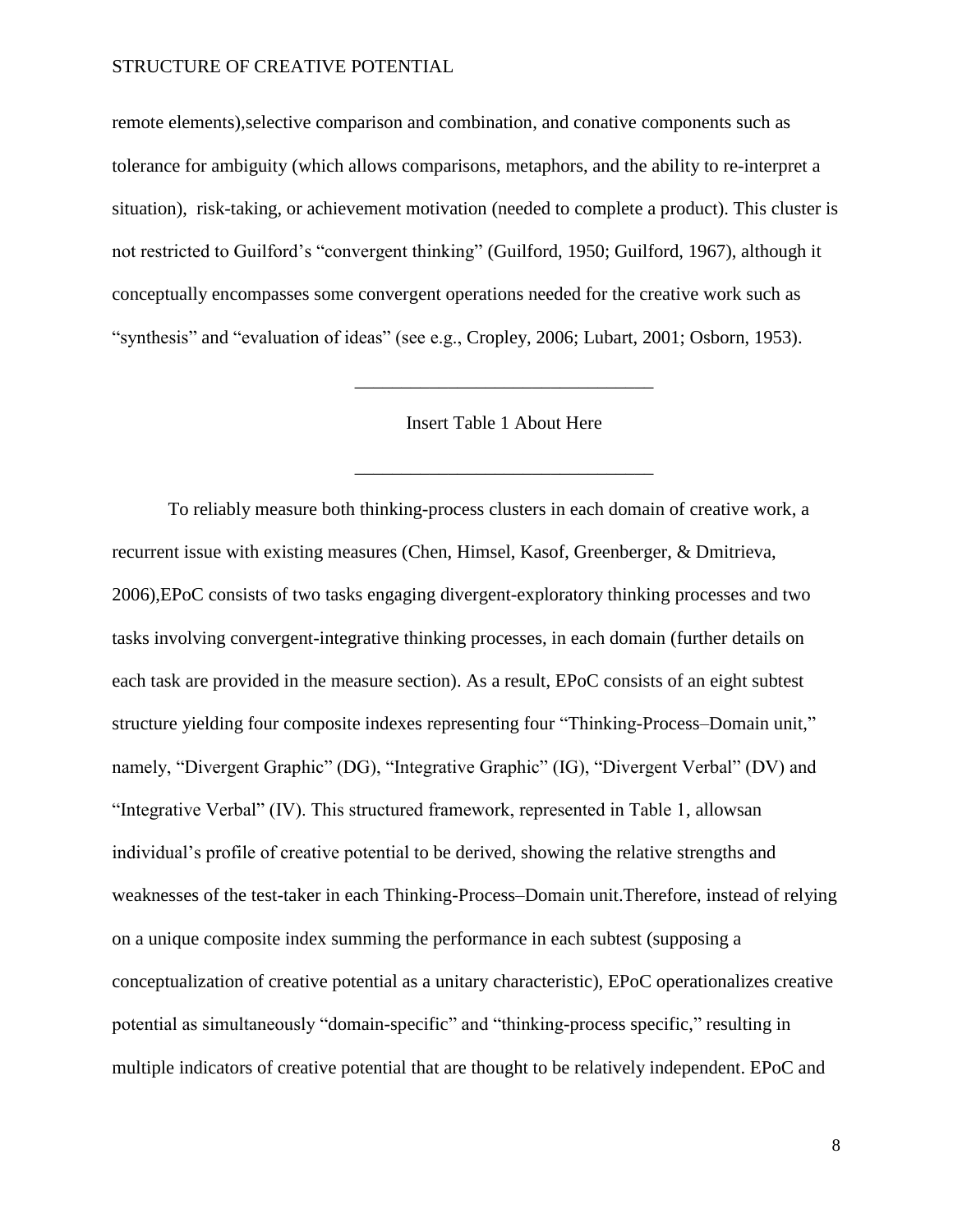its structured framework have shown good evidence for construct validity (measurement model fittingreasonablythe normative data collected for the development of norms),and internal consistency of the composite indexes, which were expectedly found to be rather independent (inter-correlations between indexes ranging from .11 to .47, mean = .24;Lubart et al., 2011). This relative independence is consistent with prior research showing rather low correlations between creative potential scores in tasks of different natures and/or from different domains (e.g., Baer, 1993; Baer, 1998).

## **1.2. Investigating Generality vs. Domain Specificity of Creative Potential: Methodological Considerations**

Multiple methodological designs have been used for the study of the generality vs. domain-specificity of creativity, including qualitative analyses of historically eminent creative individuals (Gray, 1966) or transfer designs, in which individuals are trained in a creative domain and then assessed for improvements in another creativity outlet (e.g., Baer, 1996; Barbot et al., 2013). However, the extent to which an individual may achieve similar levels of creative potential across domains and tasks may ultimately depend on the similarity between the tasks used to measure it. Hence, exploring the similarity and differences between multiple creative potential tasksthrough correlational studies design has been an important tradition for the empirical study of the generality-specificity of creative potential.These studies have yielded correlations in the .20 range (seeBaer, 1998's review), often interpreted as an evidence of lack of domain-generality and instead, as evidence for domain-specificity.

Silvia and colleagues(2009)have energetically argued against correlational and factor analytical approaches to the study of domain generality vs. specificity of creativity.The authors have identified several limitations to such approaches. First, linear correlations are sample-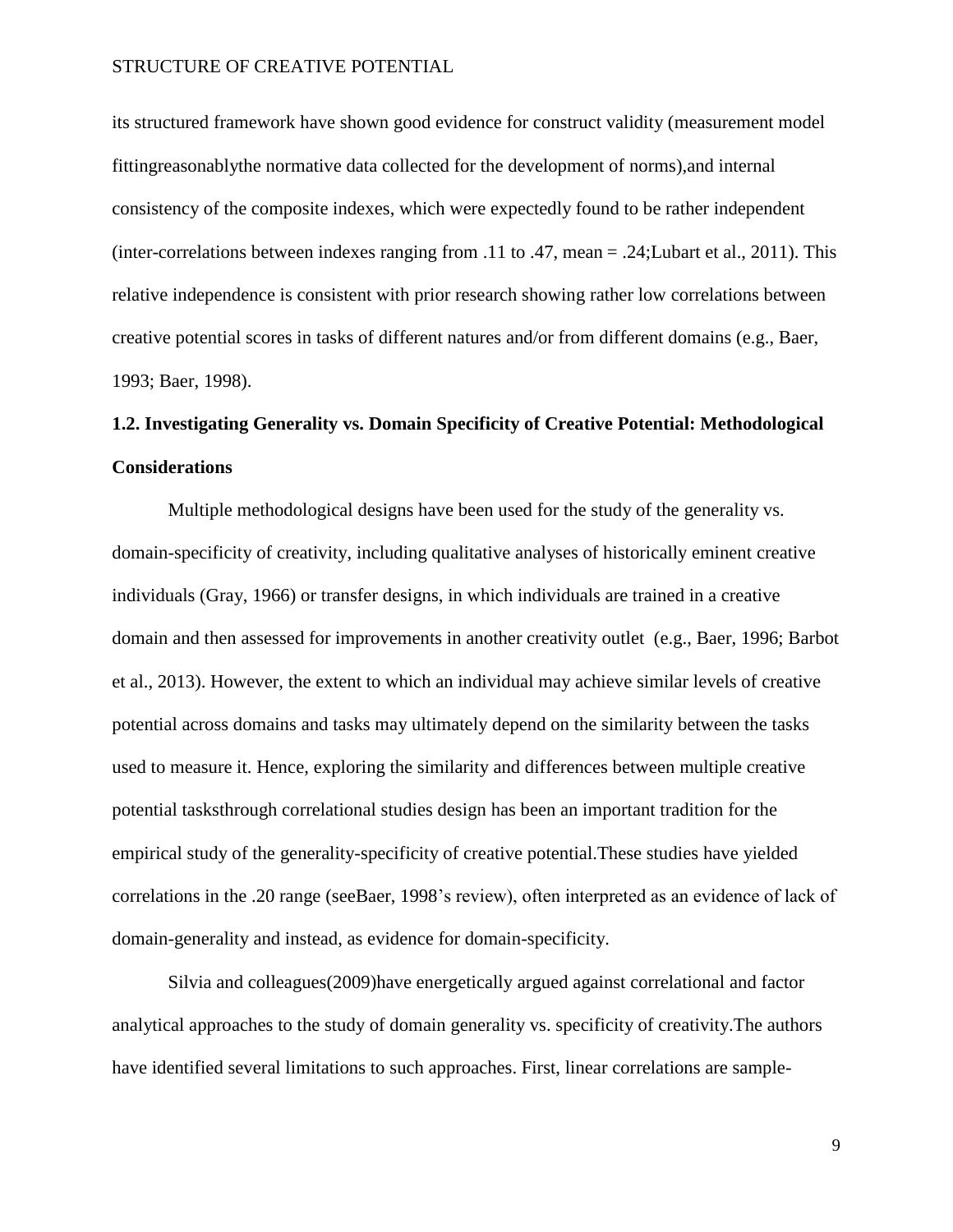specific and do not account for population heterogeneity, masking subpopulations that may show different patterns of associations between variables. Second, factor structures tend to favor domain-general models because correlation-based analyses assume that everyone has some levelof creativity, which artificially increases the covariance between variables when individuals tend to have "no creativity" in multiple domains. Third, Silvia and colleaguesindicate that correlational research uses null effects asevidence for domain-specificity, thoughevidence against generality should not be interpreted as evidence in favor of specificity.Indeed, it can also indicate a methodological weaknesses. For exampleChen and colleagues (2006) have pointed out that low correlations among scores from different domains may result from the low reliability of measurements used (yielding attenuated correlations between measures due to measurement error), most of which include only a single creativity task as indicator of a rather broad and multifaceted construct.

Due to these limitations, Silvia and colleagues (2009)have concludedthat latent class analyses and other statistical classification techniques(of individual "profiles") were the best approaches to investigate domaingenerality-specificity. Although this suggestion is consistent with our approach to the evaluation of creative potential as implemented in the Creative Profiler and EPoC (i.e.,leading to individual profiles of creative potential rather than to an unitary score reflecting overall performance),we argue that both approaches("variable-centered" versus "person-centered" approach)shed a different and complementary light on the issue of domain generality-specificity.The "person-centered" approachuncovers the issue of domain-generalityspecificity at the individual level (one's profile of resources and its interaction with various tasks demands will result in the homogeneity or in the heterogeneity of creativity outcomes in different tasks). Variable-centeredapproaches can help understand the nature of various creative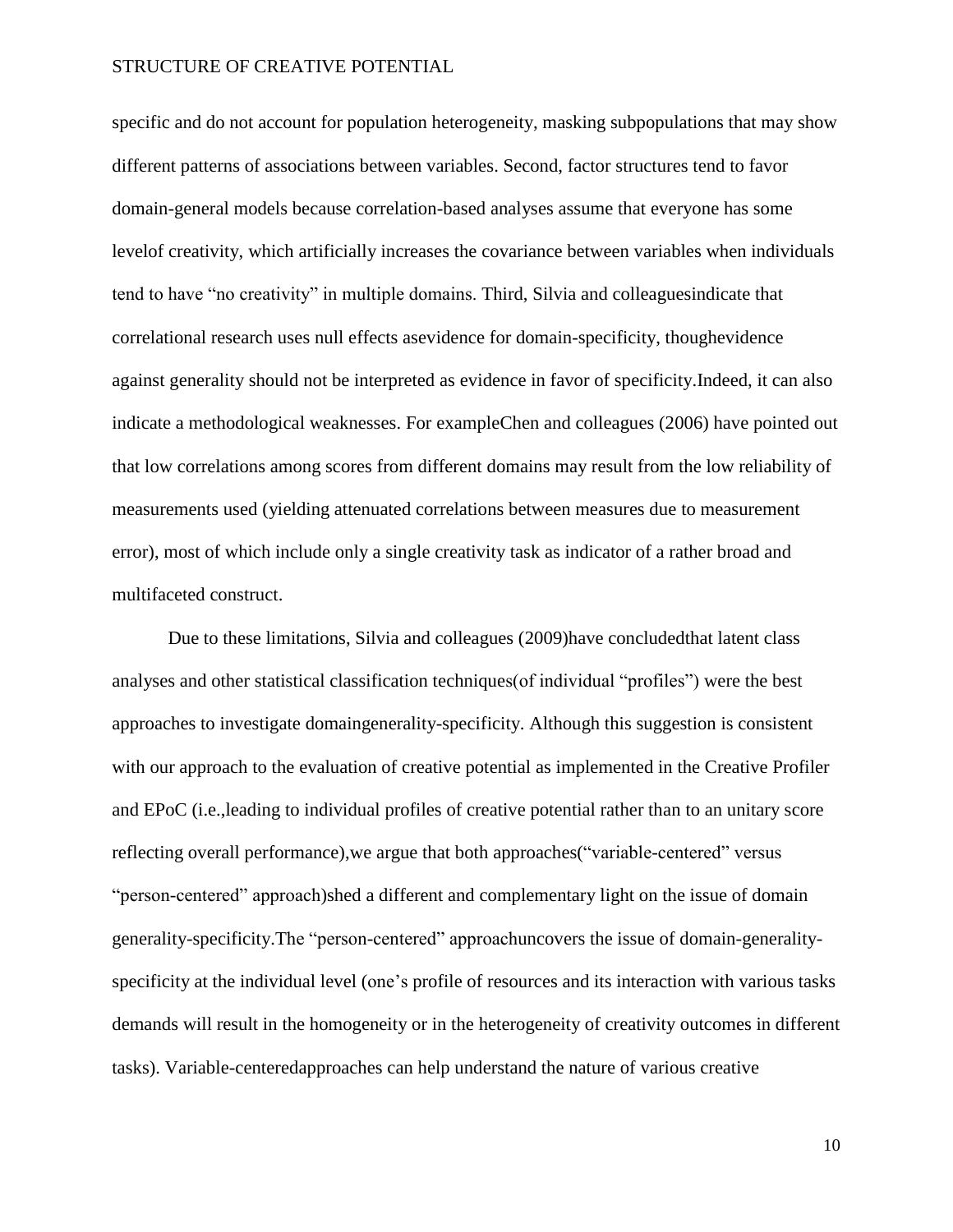tasksdemands (some of which are domain general, others are domain specific, and others are task specific) based on the similarity and differences between tasks (usually interpreted in terms of evidence of domain generality vs. specificity). To this end, powerful extensions of classic factor analyses can help to elicit both general and domain-specific aspects of creativity tasksthrough analyses of common variance. Indeed, test score variance can be partitioned (conceptually) into common, specific, and error variance (Thurstone, 1947), and this principle was further developed in the analysis of the multi-trait multi-method matrix(Campbell & Fiske, 1959),whichhas led to powerful extensionsinrecent years.

#### **1.3. Present Study**

In the present study, we are exploring a new analytic perspective for the study of generality-specificity, whichimplements a variance partitioning modelforEPoC (Lubart et al., 2011), a holistic measure of creative potential involving multiple "Convergent-Integrative" and "Divergent-Exploratory" tasks in two content-domains (Verbal-literary and Graphic). Because EPoC's tasks engage multiple Thinking Process-Domain units (i.e., nested nature of creative thinking-processes and domain-specific skills within each task), analyses of common variance and covariance structure between EPoC tasks may be used to isolate the unique contribution of delimited variance components, namely, (1) domain-specific variance (variance uniquely shared by all EPoC tasks in a given content-domain), (2) thinking-process specific variance (variance uniquely shared by all tasks taping into the same underlying thinking-process cluster regardless of content-domain), (3) general creative thinking-process (variance explained by a higher-order thinking-process component underlying the covariance between the first-order thinking-process clusters), and uniqueness (i.e., variancethat is not explained by either domain-specific, thinkingprocess specific cluster, or general thinking-process variance components). Further, uniqueness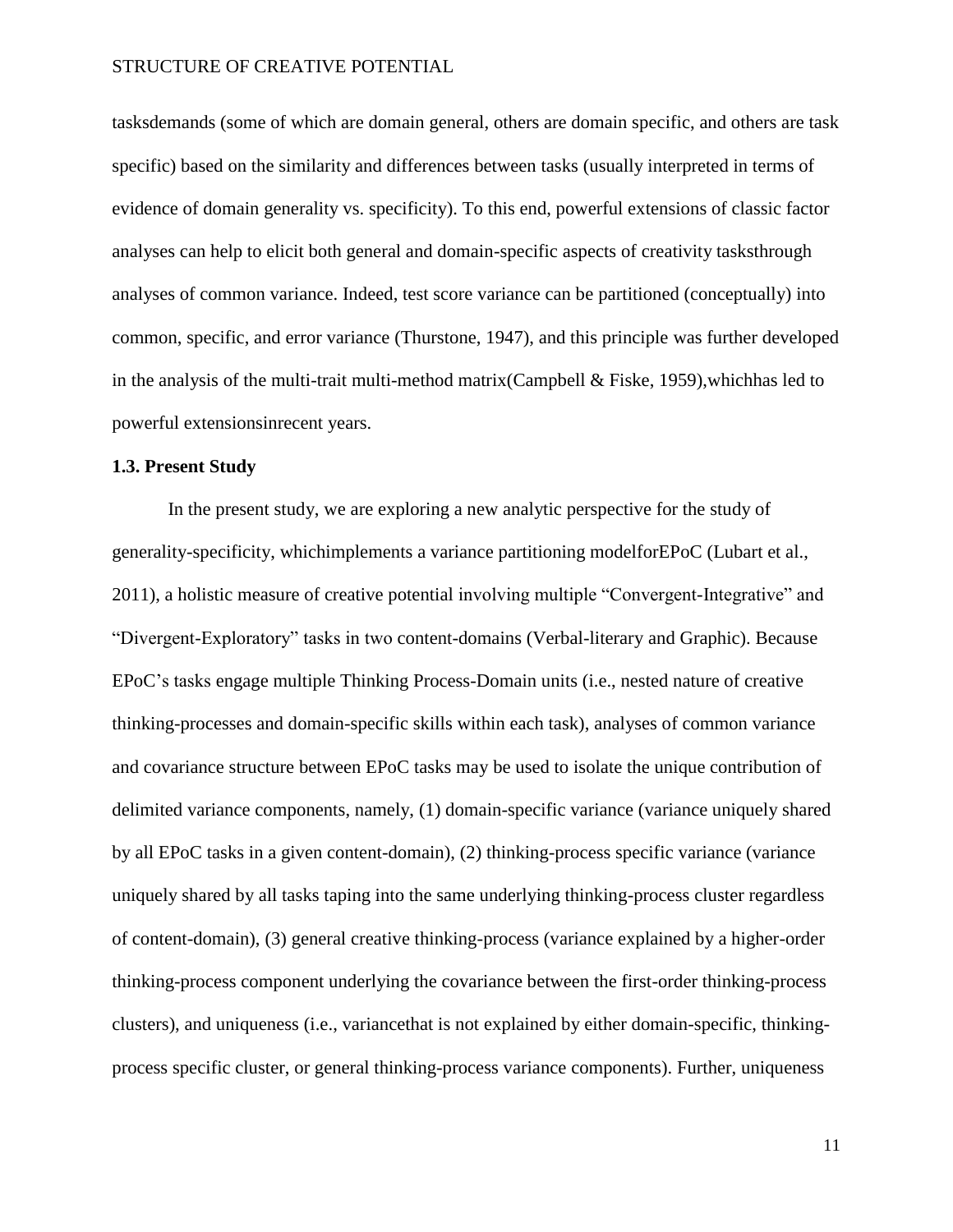can be decomposed conceptually into (4) measurement error (random source of variance that is not related to anything else) and (5) task-specific variance (remaining variance in a given task that is conceptually related to the unique features of that task).

Although thisapproach is colored by a "hybrid" conception of creative potential, as being simultaneously domain-specific and general, it has the advantage to test simultaneously for the contribution of multiple level of resourcesthat come into play in the creative work, including not only domain-specific and general resources, but also thinking process-specific and task-specific resources, which may explain the relation (or lack thereof) between multiple creative potential tasks. In sum,the present study attempts to combine both the componential-analytic approach (relying on the analysis of "task demands"), and the holistic approach to the evaluation of creative potential, in order to examine the structure of creativity and the generality-specificity issuein a new way.

#### **2.Method**

#### **2.1.Participants**

Data analyzed in this study was obtained from a sample of 482 French children and adolescents evaluated as part of the development of the EPoC's French norms (Lubart et al., 2011). Specifically, the sample included 51.5% girls and 48.5% boys,with a meanage of 11.7 years old (min age  $= 4.1$  years old, max age 16.1 years old,  $SD = 3.8$  years old). All participants were recruited in public schools of Paris and Lyon vicinities.

#### **2.2. Measure and Procedure**

According to the structured framework presented above (see Table 1), EPoC consists of eight "Convergent-Integrative" and "Divergent-Exploratory" tasks appliedin two contentdomains (Verbal-literary and Graphic). In the Divergent-Exploratory thinking tasks for graphic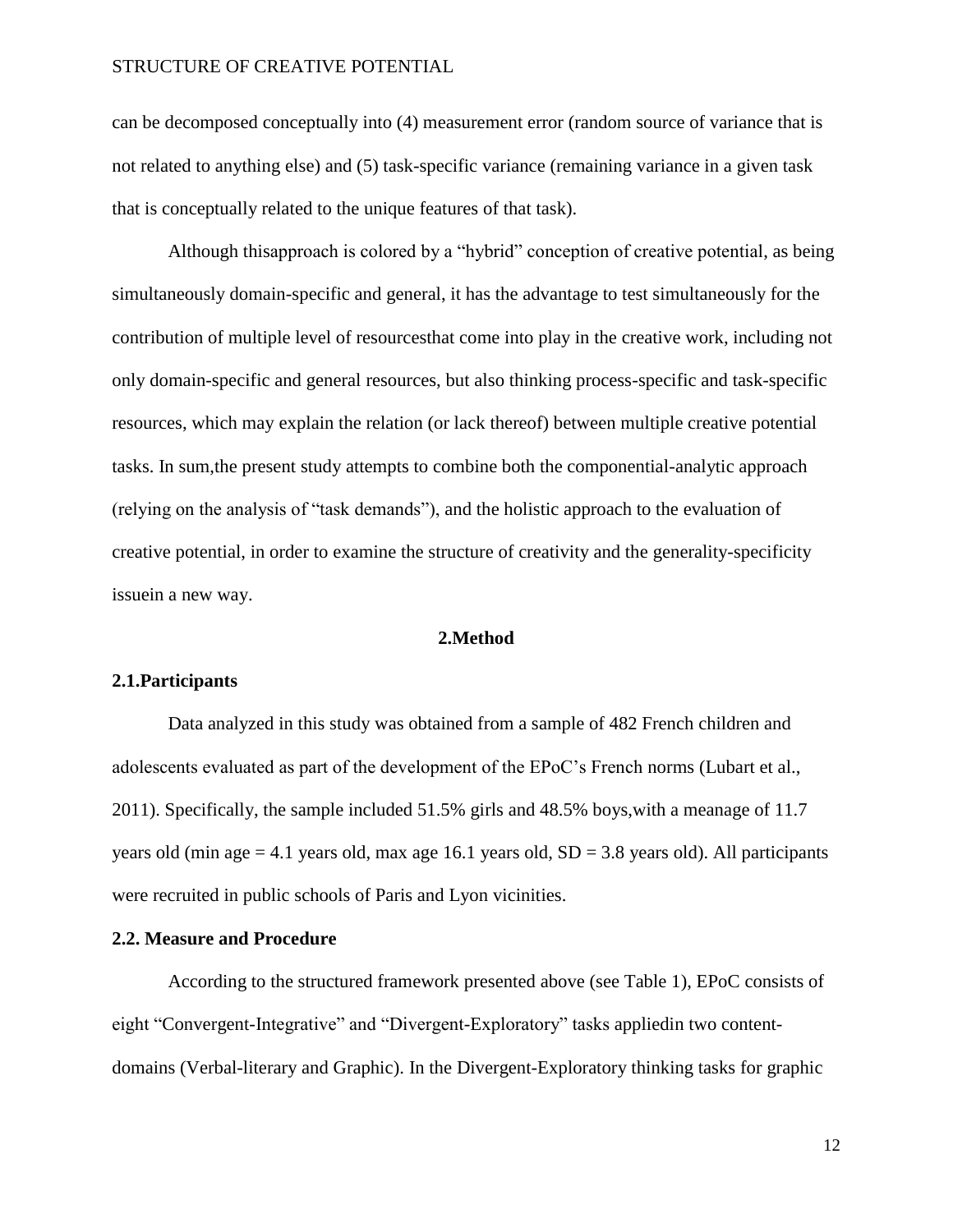domain (DG index), test-takers must generate as many drawings as possible using a simple abstract shape (DG1 – Abstract Stimulus) or a familiar object (DG2 – Concrete Stimulus) as a starting point, in a limited time (10 minutes). Similarly, divergent-exploratory thinking tasks in the verbal domain (DV index) consist of generating either multiple simple story-endings in response to a unique story-beginning (DV1 - Story Endings), or multiple story-beginnings in answer to a unique story-ending (DV2 - Story Beginnings), in 10 minutes. In contrast, the convergent-integrative tasks in graphic domain (IG index) engage test-takers to produce a complete, original drawing, using at least four out of eight abstract shapes (IG1 - Abstract Stimuli) or familiar objects (IG2 - Concrete Stimuli) provided as a basis for their composition (within the15 minutes allowed for these tasks). Similarly, in the convergent-integrative tasks applied to the verbal-literary domain, test-takers have to produce a complete story either based from a provided story title (IV1 - Story Title), or from the integration of imposed fictional characters (IV2 - Story Characters).

Following EPoC's administration guidelines, the battery was administered in two sessions of 45 minutes, each of which included four tasks (DG1, DV1, IG1, IV1 in the first session, and DG2, DV2, IG2, IV2 in the second session). Both sessions occurred at a two week interval in individual  $\ll$  12 years old) or group settings  $\ll$  12 years old). Note that all Divergent-Exploratory thinking tasks are scored for fluency only (number of relevant responses generated in response to the task) and are norm-referenced (performance is compared to a subject's agegroup). The Convergent-Integrative tasks are all criterion-referenced, that is, the creative productions are evaluated with regard to a set of defined rubrics, ranging from "1-low creativity" to "7-high creativity".Per the French norms development procedure, the Consensual Assessment Technique (CAT;Amabile, 1982)was used to score all Convergent-Integrative thinking tasks by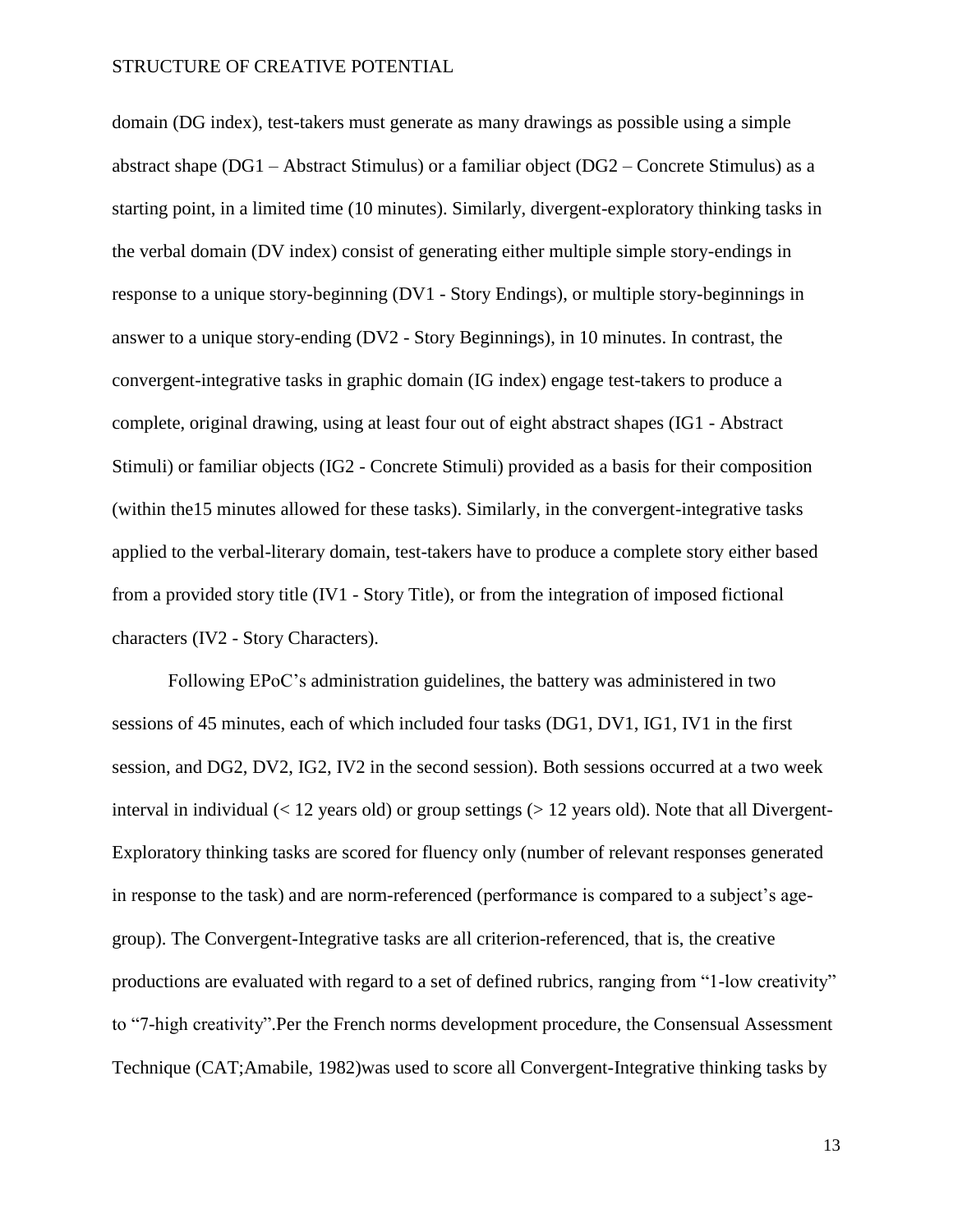at least three independent and qualified raters<sup>1</sup>, and 10% of the Divergent-Exploratory protocols were double-scored by two independent raters to estimate inter-scorer reliability.

#### **2.3. Data Analyses**

After a series of preliminary analyses examining the distributional features and reliability estimates of scores for each task, distributional features of all variables were homogenized into normal distributions using the Rankit method (e.g.,Solomon & Sawilowsky, 2009), a highly applicable transformation that can approximately normalize any distribution shape (Bishara & Hittner, 2012), a particularly desirable feature for planned analyses. Next, we applied a variance partitioning modelfollowed by the Schmid-Leiman Transformation (SLT) to estimate all desired variance components for each EPoC task.

Specifically, the model developed in this study assumed that EPoC scores include both thinking-process specific variance and domain-specific variance, which can be partitioned by analyzing EPoC'sinter-subtest correlation matrix as a Multi-Trait-Multi-Method matrix (MTMM; Campbell & Fiske, 1959), using a general Confirmatory Factor Analysis (CFA) in a Structural Equation Modeling (SEM) framework. Initially developed to evaluate the construct validity of a set of measures, the MTMM approach was extended in a range of variations, including the correlated-trait-correlated-methods model (Jöreskog, 1971) used in this study to partition variance in EPoC scores into four components: (1) one reflecting the specific skills involved in a particular content-domain to which a given task belongs ("domain-specific variance" uniquely shared by all tasks in a given content-domain); (2) one related to the underlying thinking-process cluster involved ("thinking process-specific" variance shared by all tasks engagingthe same thinking process cluster irrespective of content-domain); (3) one reflecting a higher-order thinking-process component, underlying both first-order thinking-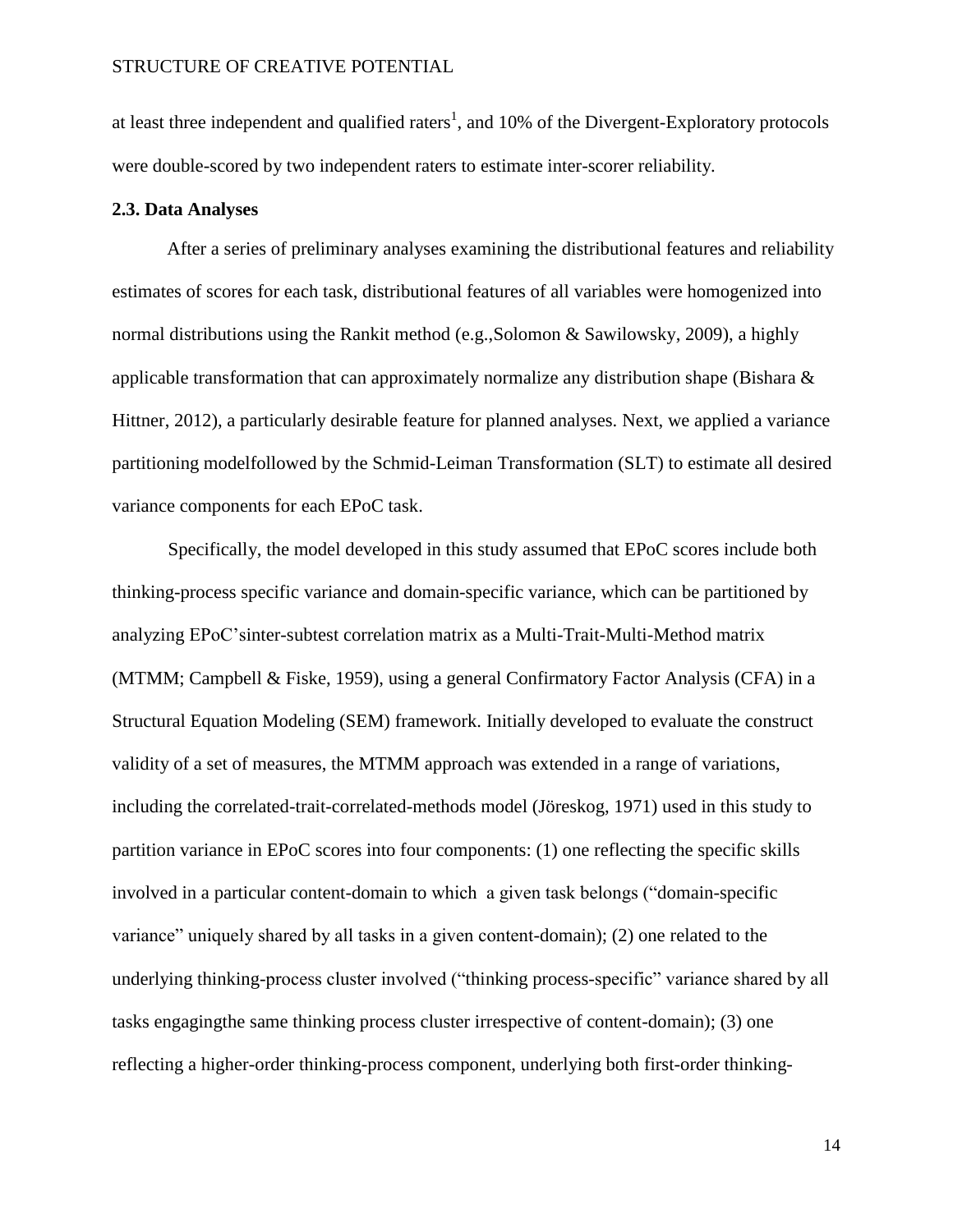process clusters ("general creative-thinking process"), and (4) uniqueness components (i.e., all uncommon sources of variance). The path diagram of thetested model is depicted in Figure 1.

Insert Figure 1 About Here

\_\_\_\_\_\_\_\_\_\_\_\_\_\_\_\_\_\_\_\_\_\_\_\_\_\_\_\_\_\_\_\_

\_\_\_\_\_\_\_\_\_\_\_\_\_\_\_\_\_\_\_\_\_\_\_\_\_\_\_\_\_\_\_\_

As illustrated, each task is logically loaded onto one "domain-specific" factor and one "thinking-process" specific factor. Both thinking-process factors are loaded into the general thinking-process factor, conceptually reflecting a hierarchical structure of creative-thinking processesin linewith "hybrid" approaches to domain generality-specificity, and consistent with the idea of domain-general requirements for creative thinking. Based on the theoretical assumption that the domain-specific set of skills could be oblique (e.g., specific verbal abilities may be involved in graphic-oriented tasks, and conversely, specific graphic or figural abilities may contribute to the performance in verbal task), the correlation between these variance components was freely estimated<sup>2</sup>. However, domain-specific and thinking-process specific factors were assumed to be uncorrelated with one another, so that the variance in each task could be partitioned into two independent components (respective domain-specific factor and respective thinking-process specific factor).

To identify the metric of the model and provide a scale for each latent variable, the factor loading of one observed variable was fixed to 1 (i.e., a marker indicator). In order to prevent identification problems often occurring with MTMM data under the CFA framework (Kenny  $\&$ Kashy, 1992), the variance of the higher order thinking-process factor was set to 1 (e.g., Mueller & Hancock, 2008) and the loadings between the general thinking-process factor and both firstorder factors were set to be equal. Although this approach is practical for the sake of model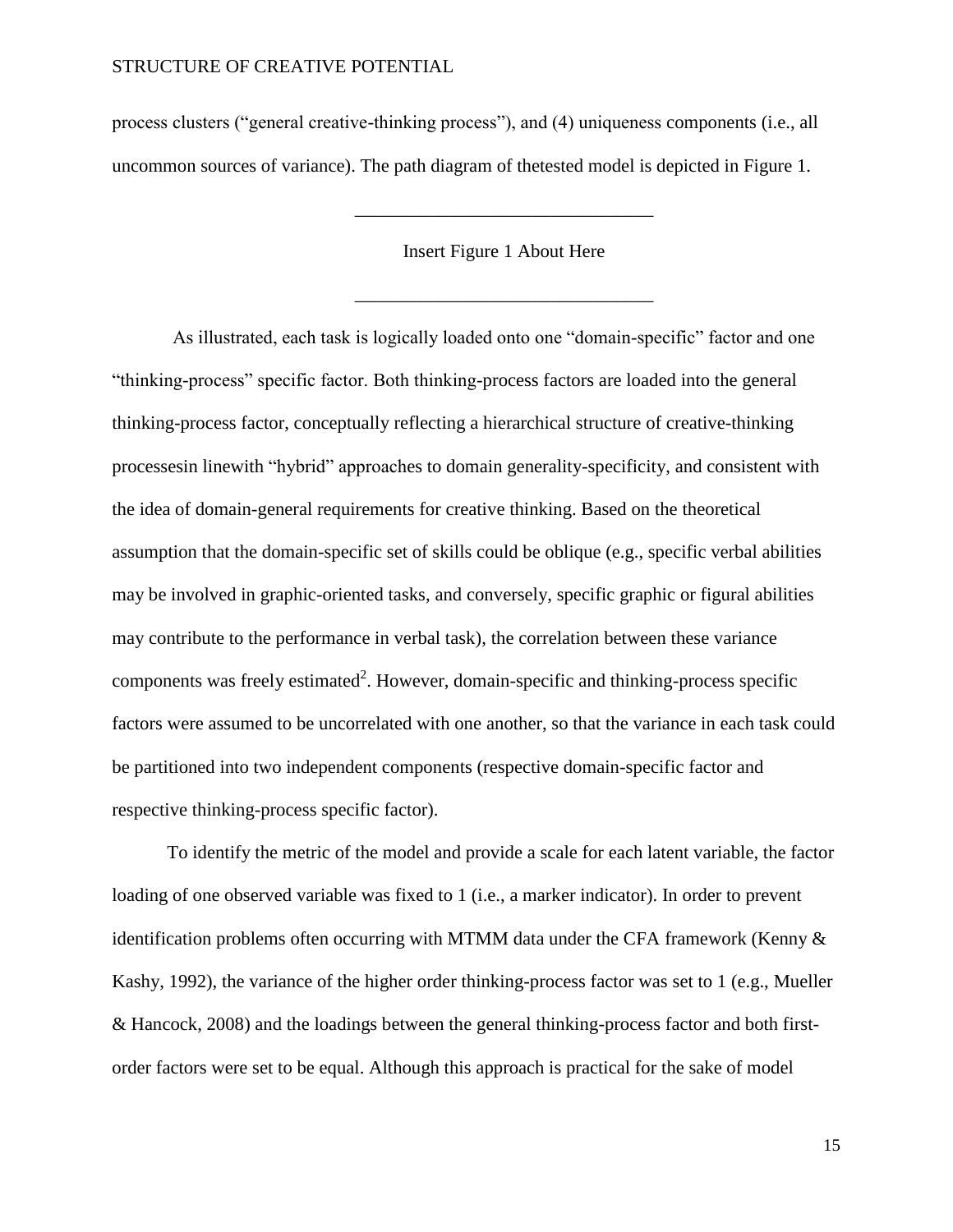identification, it assumes an equal influence of the general-thinking processesfactor (secondorder) on both thinking-process specific (first-order) factors, andresults in estimates that are not any different than a latent correlation (similar to the one depicted on the domain side). Despite this limitation, modeling the general-thinking processes factor had the advantage of representing the shared variance between both thinking-process specific factors, theoretically representing a common, higher-order thinking-process factor (or, "general requirements" for creativity). Further, the contribution of this higher-order factor in the prediction of observed scores could be estimated.

To do so, we applied a Schmid-Leiman Transformation (SLT) procedure for the decomposition of the second-order factor model (Schmid & Leiman, 1957), after obtaining model estimates for primary and secondary factor loadings. This procedure initially developed for use within the exploratory factor analysis framework generalizes to CFA in a straightforward manner(Brown, 2006), and is used to calculate the contribution of lower and higher-order factors to the prediction of observed measures. Simply stated, SLT consists of multiplying the completely standardized second-order and correspondingfirst-order loadings to estimate the indirect effect of the second-order factor on each indicator (for more details on this procedure, see e.g., Brown, 2006; Gignac, 2007). In the present study, the SLT was useful to isolate the unique contribution of the "general thinking-process" factor on each task, as well as the variance uniquely explained by the first-order factor (thinking-process specific factor) derived from the residualized primary loadings.

Finally, because the uniqueness of each task contains both measurement error and specific factors tapped by that particular task (Meredith & Horn, 2001), uniqueness was further partitioned into two components reflecting (4a) measurement errorvariance  $(1 - r_{xx})$  as well as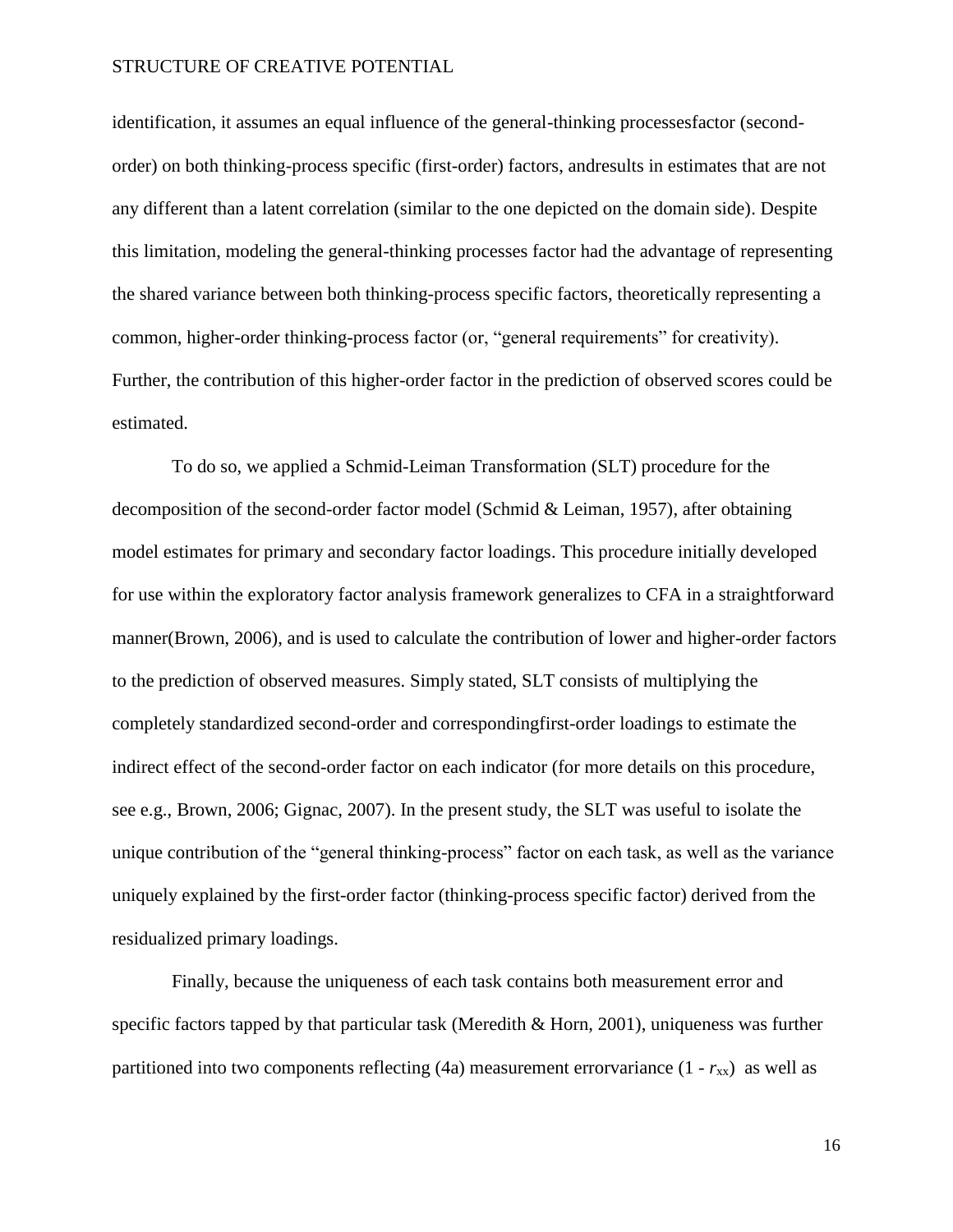other unmodeled variance interpreted as (4b) "task-specific" variance (subtracting measurement error variancefrom uniqueness variance).

Because EPoC was normed across two developmentally distinct age groups (children and adolescents) the measurement invariance (MI) of the above described model was tested in the Multi-group CFA framework following established MI testing guidelines in the literature, (e.g., Bollen, 1989; Byrne, Shavelson, & Muthén, 1989). Four typical levels of MIstringencywere tested, each adding a new set of constraints to the previous. The *congeneric model* was fitted simultaneously to both age group data, with the only constraint of an identical number of factors and Scale-factor loading pattern across groups. Factor loadings were set to be equal across groups in the *weak invariant* model, and indicators intercepts were also set equal in the *strong invariant* model. Finally, the *strict invariant model* added to the previous models the equality of residual variance across age groups.

Granted that data hold the assumption of Missingness at Random (MAR; See preliminary analyses section), Full Information Maximum Likelihood (FIML) algorithm was used to estimate all model parameters using AMOS 22 (Arbuckle, 2013). The fit of this model was assessed based on the most widely used indexes of model fit (e.g., Kline, 2010), namely, the Chi-square tests of fit and its Chi-square to degree of freedom ratio, the normed fit index (NFI), the comparative fit index (CFI), and the root mean square error of approximation (RMSEA) with its 90% confidence interval.MI decisions were based on the  $\Delta \chi^2$  and  $\Delta$ CFI (value under .01 reflect MI;Byrne, 2010; Cheung & Rensvold, 2002) using the congeneric model as baseline.

#### **3.Results**

#### **3.1. Preliminary Analyses**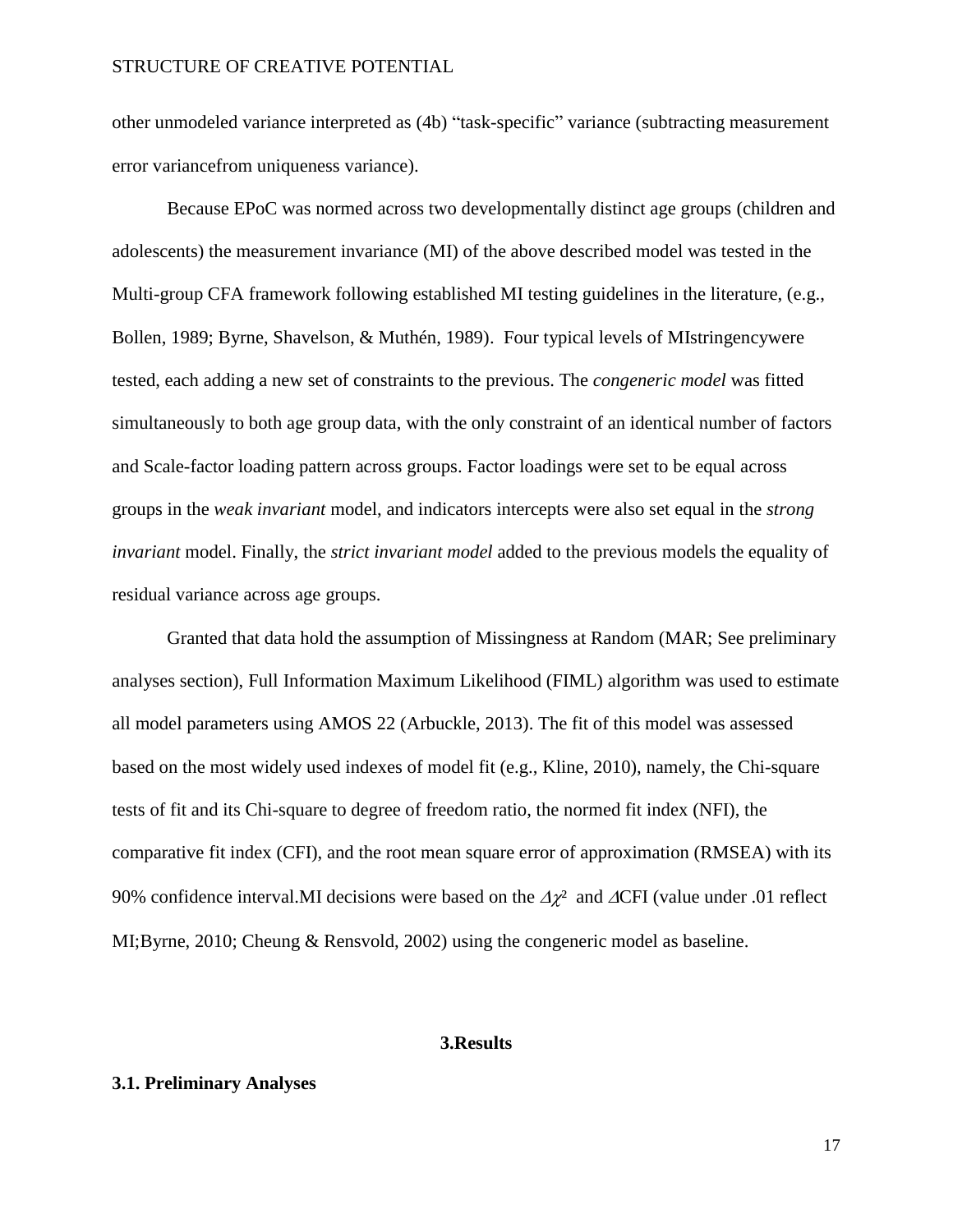Amount of missing data across all variables ranged from 0.6% (DV1) to 6.4% (IV1) with an average of 2.9% across EPoC's tasks. The observed pattern of missing values was completely random as indicated by Little's MCARtest ( $\chi^2$ [29] = 94.01, DF = 77, *p* = .091)<sup>3</sup>, allowing for the use of FIML. Next, inter-rater reliability coefficients were computed in order toderive estimates of rater-related measurement error for each EPoC subtest score. Although this is particularly relevant for criterion-referenced subtests such as the convergent-integrative tasks (IV1, IV2, IG1, IG2) that may engage inter-rater differences in the interpretation of scoring rubrics, we also estimated inter-rater reliability for the divergent-exploratory tasks (DV1, DV2, DG1, DG2) that are alsosubject to scoring errors. Cronbach's Alpha was used to estimate inter-rater reliability across all three raters for each convergent-integrative task, and Intra-Class Correlation Coefficients (ICC) were used for inter-rater agreement of both raters who scored the divergentexploratory tasks. As reflected in Table 2, inter-rater reliability was good to excellent with coefficients ranging from .81 (IG1) to .99 (DG1, DG2).

After normalization of the data using the Rankit transformation, preliminary analyses indicated adherence to common statistical guidelines and assumptions for planned analyses. The inter-subtest correlation matrix obtained with FIML (Table 2)was not an identity matrix (Bartlett's test of sphericity 917.9,  $df = 28$ ,  $p < .001$ ), and the Kaiser-Meyer-Olkin statistics  $(KMO = .67$ ; individualMSAs ranging from .65to .73) in the "middling" range (Kaiser, 1974) suggested that the input data was adequate for factor analysis, although variables were not showing, on average, correlations of high magnitude.

Insert Table 2 About Here

\_\_\_\_\_\_\_\_\_\_\_\_\_\_\_\_\_\_\_\_\_\_\_\_\_\_\_\_\_\_\_\_

\_\_\_\_\_\_\_\_\_\_\_\_\_\_\_\_\_\_\_\_\_\_\_\_\_\_\_\_\_\_\_\_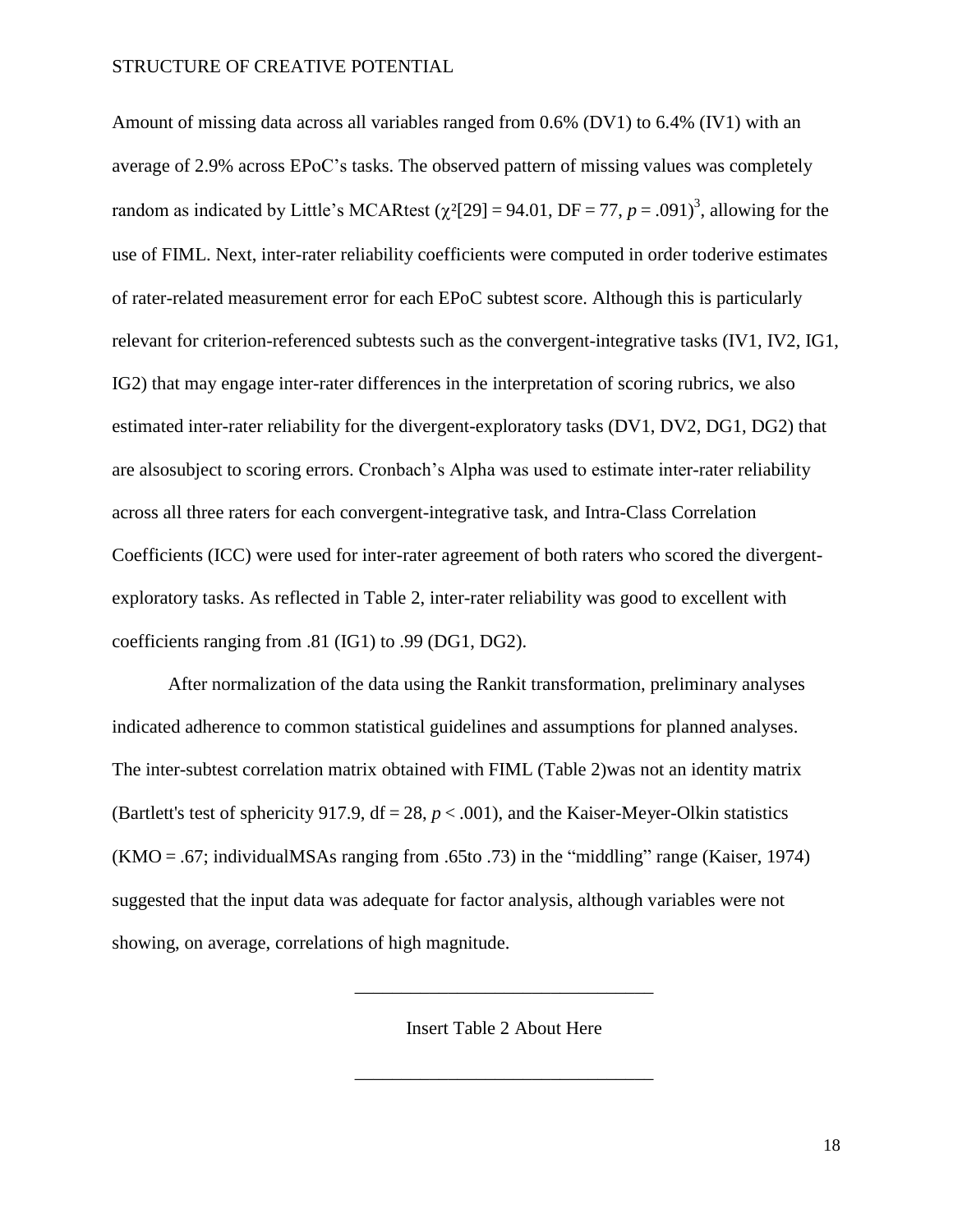#### **3.2. Model Estimation**

Model estimation yielded an excellentfit of the data to the hypothesized modelafter 13iterations(χ² [16] = 23.6, *p* = .099, χ2/df = 1.47, NFI = .973, CFI = .991, RMSEA [90%-  $CI = .031$  [.000 - .057]) as suggested by common model fit index benchmarks in the literature (e.g.,Kline, 2010).Unstandardized and standardized primary factor loadings of both domainspecific factors and process-specific factors are presented in Table 3.

Insert Table 3 About Here

\_\_\_\_\_\_\_\_\_\_\_\_\_\_\_\_\_\_\_\_\_\_\_\_\_\_\_\_\_\_\_\_

\_\_\_\_\_\_\_\_\_\_\_\_\_\_\_\_\_\_\_\_\_\_\_\_\_\_\_\_\_\_\_\_

In addition to these primary factor loadings estimates, the variance of all latent variables in the tested model were estimated to be statistically different from zero  $(p < .001)$ ; except for the Graphic factor,  $p = .09$ ) and the correlation between both domain-specific factors was estimated to be*r* = .24 (*p* = .009). Second-order factor loadings of the general thinking process factor into both thinking-process specific factor was .168 (SE = .042, *p* < .001) resulting in standardized loadings estimate of .403 and .395 for the Convergent-Integrative and the Divergent-Exploratory factors, respectively.

Fit indices of the MI testing for the hypothesized model (*Congeneric* model: χ²  $[26] = 45.4$ ,  $p = .011$ ,  $\gamma$ 2/df = 1.75, CFI = .977, RMSEA  $[90\%$ -CI] = .039 [.019 - .058]; *Weak invariance* model γ<sup>2</sup> [39] = 62.4, *p* = .010, γ2/df = 1.60, CFI = .972, RMSEA [90%-CI] = .039 [.024 - .053]; *Strong Invariance* model:  $\chi^2$  [45] = 78.2, *p* = .002,  $\chi$ 2/df = 1.74, CFI = .960, RMSEA [90%-CI] = .042 [.030 - .055]; *Strict Invariance* model: χ² [58] = 108.2, *p* < .001,  $\chi$ 2/df = 1.87, CFI = .939, RMSEA [90%-CI] = .044[.032 - .056]) indicated that only the "weak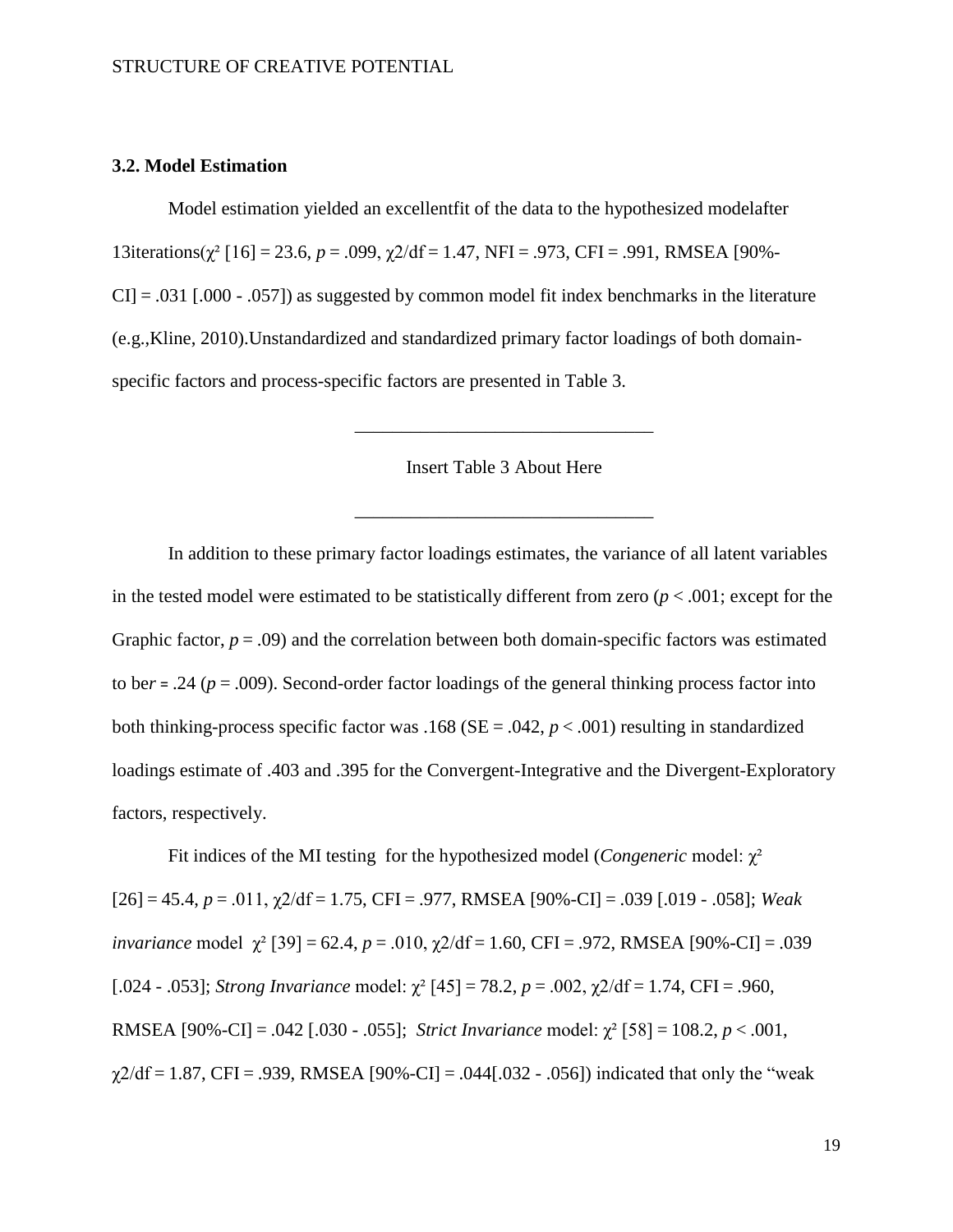invariance" held across age groups  $(\Delta \chi^2_{\text{Idf}} = 17.1$  [13]*, p* = .20, $\Delta CFI = .005$ ), and that the most stringent level of invariance (*Strict Invariance*) didn't held,but was plausible based on the practical fit indices and the reasonable degradation in fit in comparison with the *Congeneric model*( $\Delta \chi^2_{\text{Idf}}$  = 62.8 [32]*, p* = <.001*,*  $\Delta CFI$  = .038). Because weak invariance is sufficient in many practical applications such as group comparisons of variances and covariances among latent variables (e.g.,Barbot, Hein, Luthar, & Grigorenko, 2014; Millsap, 2011), subsequent analyses were conducted using the combined sample of children and adolescents<sup>4</sup>.

#### **3.3. Variance component estimation.**

Estimates of primary and second-orderthinking-process loadings obtained with the overall sample (Table 3) were used as a basis of the Schmidt-Leman Transformation. Specifically, secondary loadings and residualized primary loadings were derived to estimate variance uniquely accounted for by the general thinking-process factor, and both thinkingprocess specific factors. The uniqueness (variance not explained by the thinking process factors or the domain-specific skills factors) was further partitioned into rater-related residual measurement error variance and "task-specific" variance<sup>5</sup>. Figure 2 represents the estimated percentage of variance accounted for by each of the five variance components, for each EPoC subtest.

#### Insert Figure 2 About Here

\_\_\_\_\_\_\_\_\_\_\_\_\_\_\_\_\_\_\_\_\_\_\_\_\_\_\_\_\_\_\_\_

\_\_\_\_\_\_\_\_\_\_\_\_\_\_\_\_\_\_\_\_\_\_\_\_\_\_\_\_\_\_\_\_

As represented in Figure 2, results indicated that the influence of the five variance components depends largely onthe task under consideration. Specifically, variance uniquelyaccounted for by the general creativethinking-processfactor was only 5.5% on average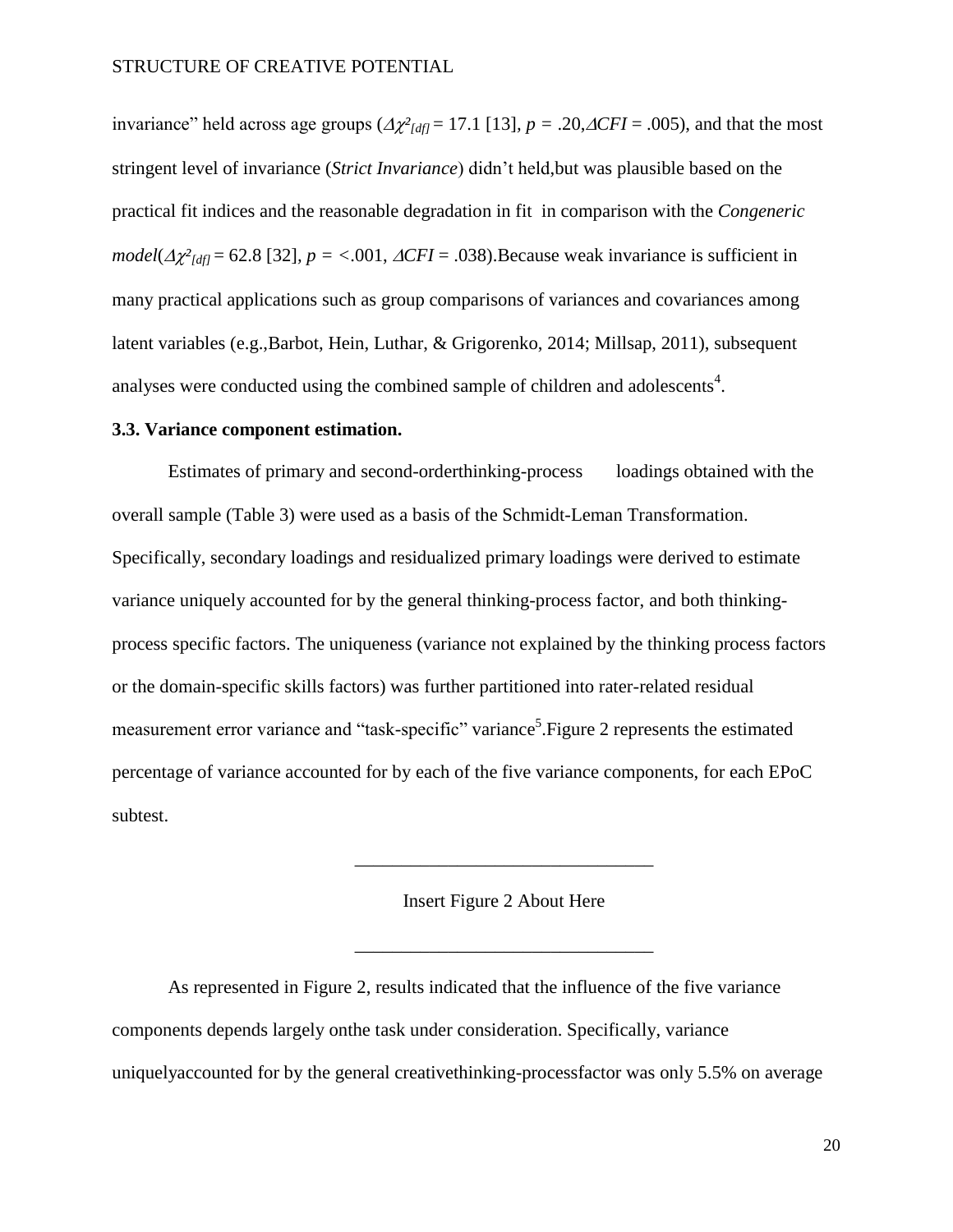$(\text{min} = 1.3\%, \text{max} = 11.7\%)$  whereasvariance uniquely accounted for by the thinking-process specific factor was 29% on average (min  $= 6.7\%$ , max  $= 63.4\%$ ; with an average of 34% for the Divergent-Exploratory component, and 24% for the Convergent-Integrative component).Variance uniquely accounted for by domain-specific skills ranged from 1% to 59.1% (mean 21.1%, with 16% and 23% explained variance on average by the domain-specific component in the graphic and verbal domains, respectively), whereas task-specific variance was estimated to average 34.1% (14.9% to 50.8%). Finally, measurement error accounted for 1% to 19% of EPoC scores variance (averaging 10.3%, plus additional sources of error variance confoundedinto the "task-specific" variance components).

Together, about 35% of the EPoC scores variance could uniquely be attributed to general and specific creative-thinking processes, whereas21% wasuniquely explained by domain-specific variance. The remaining portion of the variance (44 %) was simultaneously explained by both task-specific variance and measurement error. Total variance explained by EPoC underlying factors (domain-specific and thinking-process general and specific factors) ranged from 30% (IG1: convergent-integrative drawing using abstract stimuli) to 77% (DG2: divergentexploratory graphic tasks using a concrete stimulus), with an average of 56% . Conversely, variance accounted for by task-specific skills and/or measurement error ranged from 23% to 70%.

#### **4.Discussion**

This study explored an extension of a classic MTMM analysis tailored to the study of domain generality-specificity of creativity. Specifically, we explored the structure of creative potential as operationalized and measured with EPoC (Lubart et al., 2011) and provided evidence for the contribution of five sources of influence in creative potential test scores: (1) general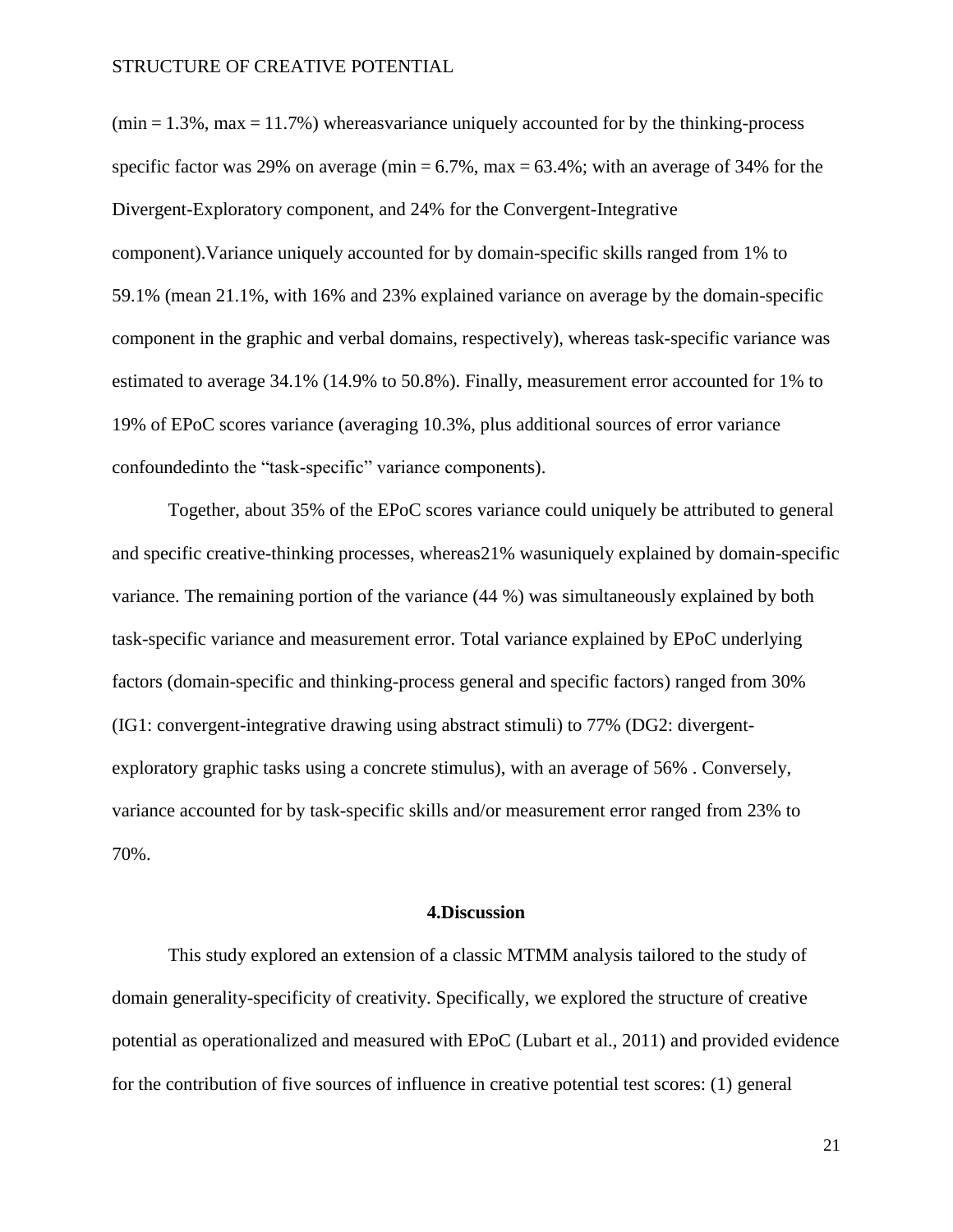creative thinking-processes, (2) specific thinking-processes, (3) domain-specific skills, (4) taskspecific skills, and (5) measurement error. This operationalization appeared to adequately fit the "reality of the data" and leads to three main conclusions. First, as there are heterogeneous profiles of individual's creative potential (e.g., Silvia et al., 2009), there are heterogeneous "profiles" of tasks engaging creative potential (in terms of the nature of the resources involved in task performance). Second, the contribution of a general creative-thinking process factor is overall rather limited (at least as it is operationalized and represented in EPoC tasks), explaining no more than 12% of the variance in each task. Third, evidence for rather large amount of variance accountingfor task-specificity suggests that creative potential tasks demands may require more than general and thinking-process specific abilities, as well as domain-specific skills.

In sum, these results suggest that creative potential tasks may vary on their level of both domain- and task-specific requirements, leaving in some cases limited room to capture creative thinking abilities (i.e., when tasks involve too much domain-specific skills, the general and specific creative thinking processes cannot come into play efficiently). For example, it seems logical that a creative potential task in the field of mechanical engineering may not efficiently elicit general creative thinking process of individuals who have no content-domain knowledge and other specific skills in this field. Even when tasks engage only basic content-domain knowledge and skills (such as in EPoC integrative graphic tasks), domain-specificity may outbalance the contribution of the more general "building –blocks" of creative thinking.

This conclusion has important implications for both interpreting past research and for designing future creativity research and assessment. Indeed, creativity researchers have relied for decades on single indicators of creative potential, essentially, divergent thinking tasks. However,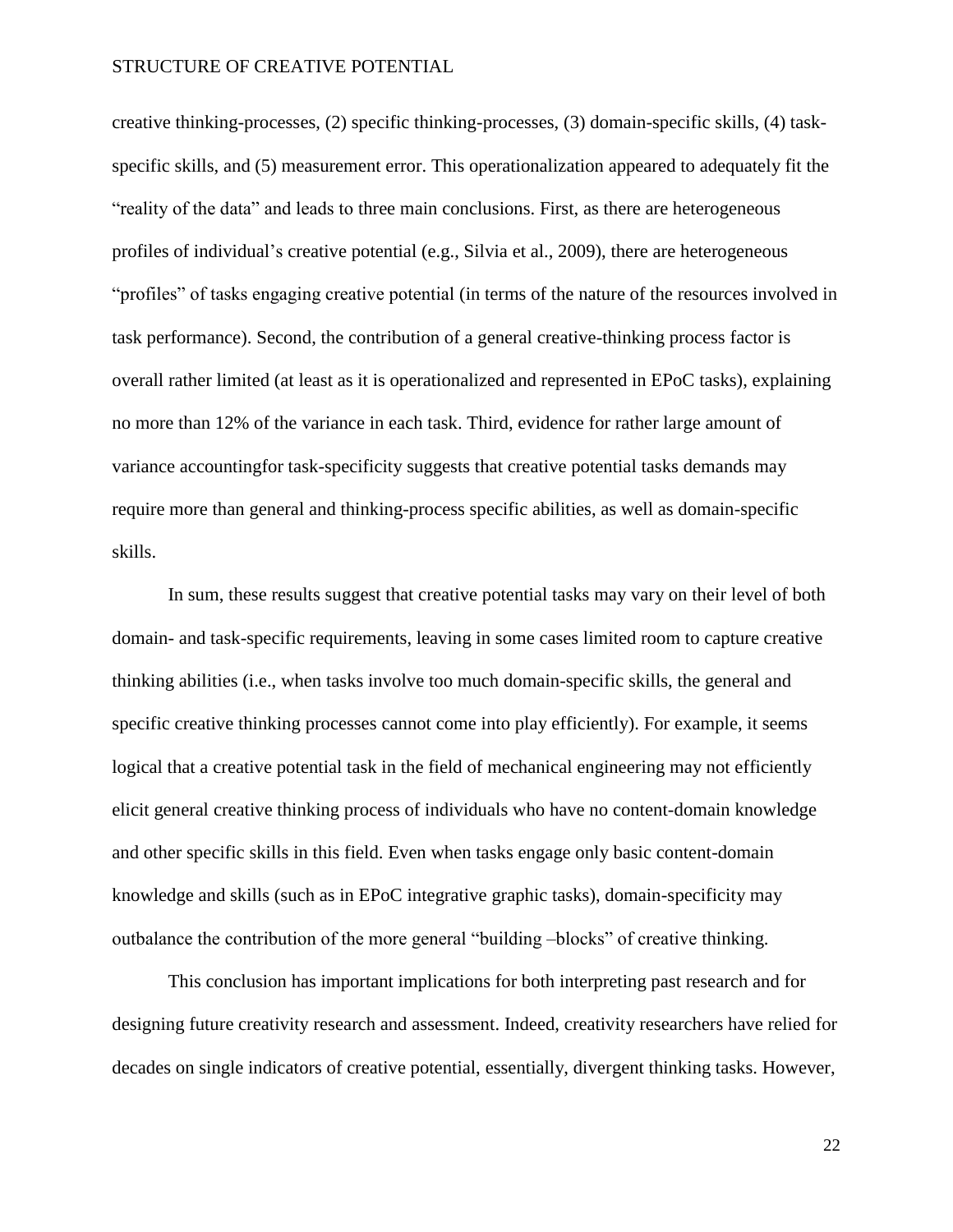our study has suggested that most tasks involving the Divergent-Exploratory clusterare mostly thinking process-specific (rather than thinking-process general), with a large influence of domain-specific abilities especially in the verbal domain. Hence, the use of divergent thinking tasks (especially verbal) may not be sufficient when used as a single indicator of "creative potential," a multidimensional construct in nature. Past research relying on single divergentthinking indicators are not invalidated by this finding, but such research should be re-interpreted in this light (they are not "creativity studies" but studies of divergent-thinking in a particular domain, to not say, in a particular task). For instance, due to the different nature of tasks used, it seems reasonable to observe different developmental patterns as a function of the task used as indicator of the creative potential (Barbot et al., 2016; Besançon & Lubart, 2008).

Future research on creative potential in general, should attempt to measure it with comprehensive test batteries sampling a range of creative tasks, domains, and thinking processes. This study has demonstrated that EPoC is a promising instrument toward this endeavor. It is consistent with Kaufman and colleagues (2008) call for an "ideal creativity assessment that would be [...] based on a hierarchical model of creativity, [*and*] posits both domain-general and domain-specific elements" (p. 155).Alternatively,studieson a "general" creative potential relying on a limited set of indicators should use tasks that are less influenced by domain-specific knowledge and skills, so that results from such studies can be meaningfully generalized. This suggests that future research similar to the one presented here is needed to better understand the resources involved in response to aspecific creative potential task's demands. Reciprocally, research focused on domain-specific creative potential should use measures that elicit creative thinking "applied" to the domainof interest, while involving a limited set of domain-specific knowledge or advanced technical skills (e.g., Barbot & Lubart, 2012).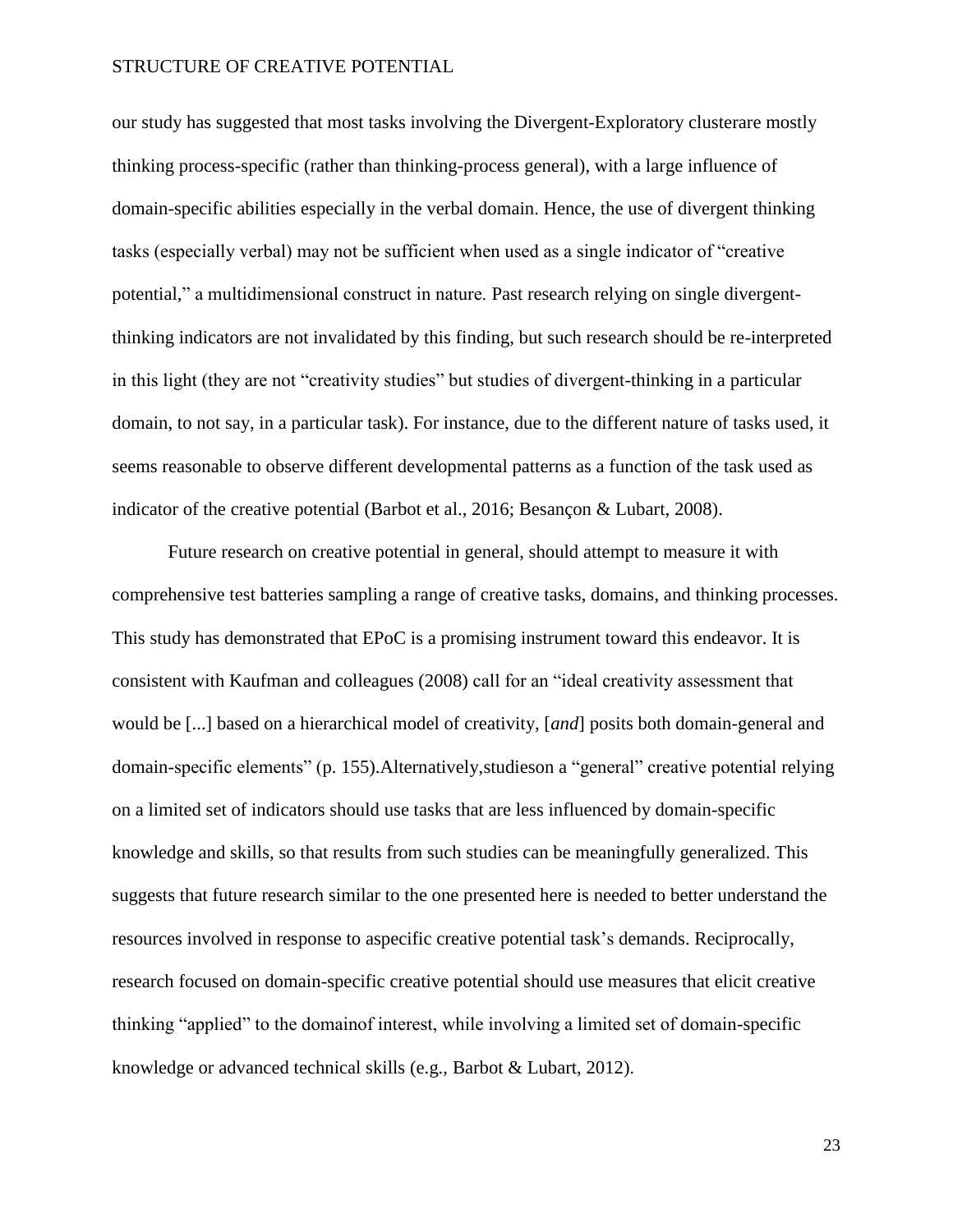#### **4.1. Study Limitations and Future Directions.**

Although this study has shed a new light on the issue of domain generality-specificity and the structure of creative potential, we must acknowledge several limitations as well as important directions for future research. First, despite several strengths of the statistical approach used in this study, identification difficulties ("only" two domain factors and two thinking-process factors) led to a somewhat over-specified model, with the assumption of an equal contribution of the general creative-thinking factor (higher-order thinking process construct) on both thinkingprocess specific factors (i.e., divergent-exploratory clusters and convergent-integrative clusters). Although the tested model returned an excellentfit to the data for such an assumption, it would be useful to estimate freely the contribution of this higher-order construct on each thinkingprocess specific factor, independently.

To do so, alternative analytical strategies based on the generalizability theory, or Partial Least Square Structural Equation Modeling (PLS-SEM) could prove useful to provide a more accurate estimate of the contribution of a general creative-thinking process factor.However, given the initially low association between divergent and integrative thinking factors (i.e., limited common variance), it is not likely that other analytical strategies would raise the contribution of this general factor and drastically modify the estimates presented here.

More importantly, future studies using the approach proposed here should attempt to include additional indicator variables to improve construct representation of first and secondorder factors, as well as adding indicators representing additional creative thinking processes and domains of creative outlets. This would not only help better estimate the contribution of domaingeneral, domain-specific and task-specific factors in various creative tasks, but would also prevent empirical model identification problems that may arise when estimating parameters of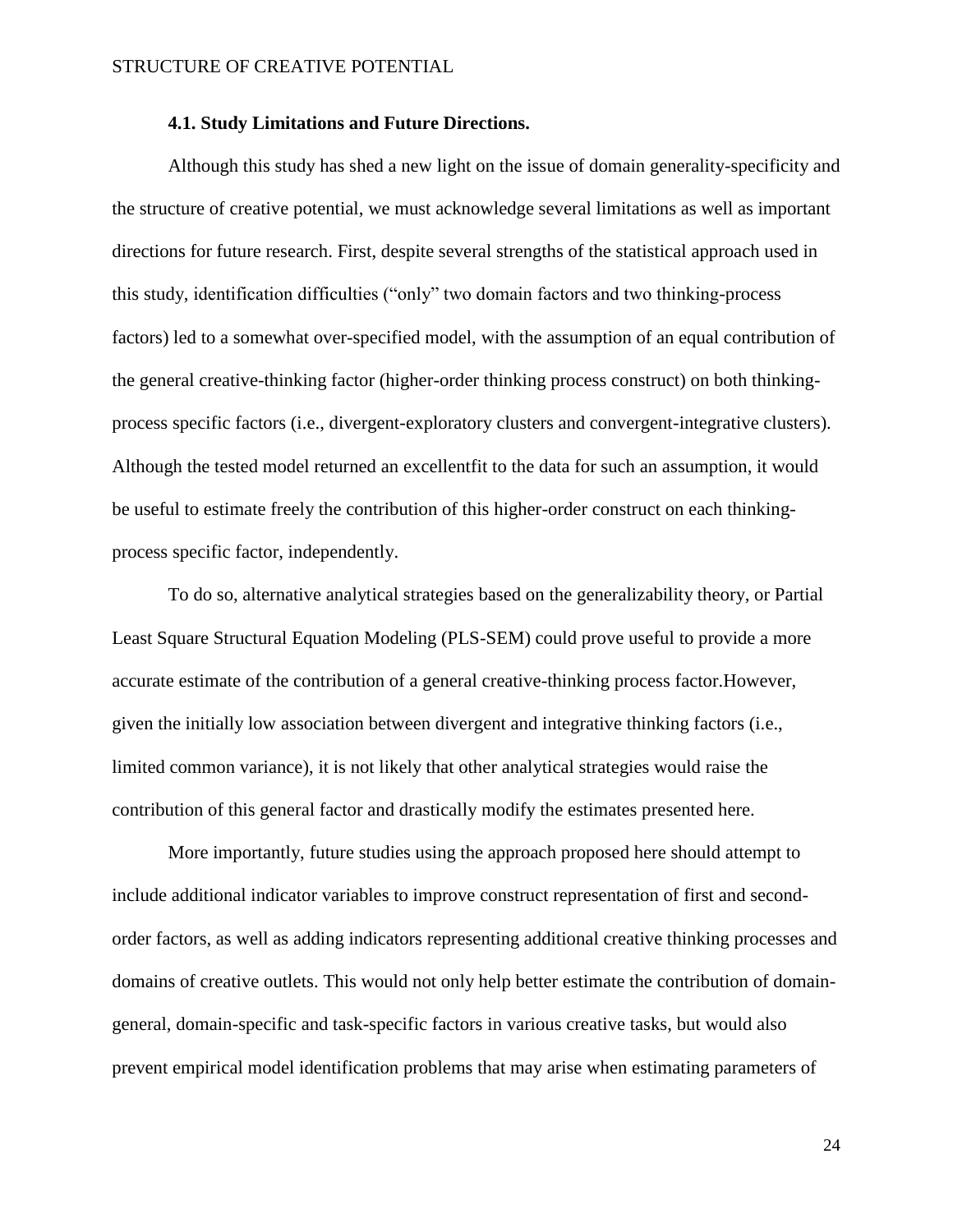models that include few indicators per latent variables and/or multiple loadings per indicator (Kenny & Kashy, 1992) such as in the variance decomposition model proposed here.Finally, the estimated amount of variance attributed to task-specificity may also have been over-estimated in this study.Indeed, because task-specific variance was estimated by decomposing the uniqueness component into task-specific variance and rater-related measurement error, the taskspecificcomponent may also include sources of measurement-error not accounted for by raterrelated error estimates (e.g., time-samplingerror).

Regardless of the strengths and weakness of the analytical approach presented here, it is essential to situate the results obtained in this study with regard to the sample of tasks and participants available for analyses. That is, the structure of creative potential elicited in this study is "limited" to the creative potential as operationalized with EPoC in its current form, as well as to the sample involved in this study. For example, due to the very nature of divergent vs. integrative tasks in EPoC and their corresponding scoring method (e.g., Integrative tasks are criterion referenced and rely on the consensual assessment of external raters), thinking-process specific variance may be somewhat confounded with method variance.Additionally, the rather weakcorrelation observed between domain-specific components may not be representative of the overlap observed between other domain-specific skills(e.g., musicvs. figural). As stated above, it would be useful to conduct a similar analysis encompassingmore creative potential tasks (including tasks taping into the same creative thinking process and domain, but using different methods), sampling more domains of the creative work, and involving a larger and more diverse study sample. In this view, forthcoming extensions of EPoC in social problem-solving, scientific and musical domains, as well as current norm development in several countries,may proveuseful for the development of a more comprehensive model.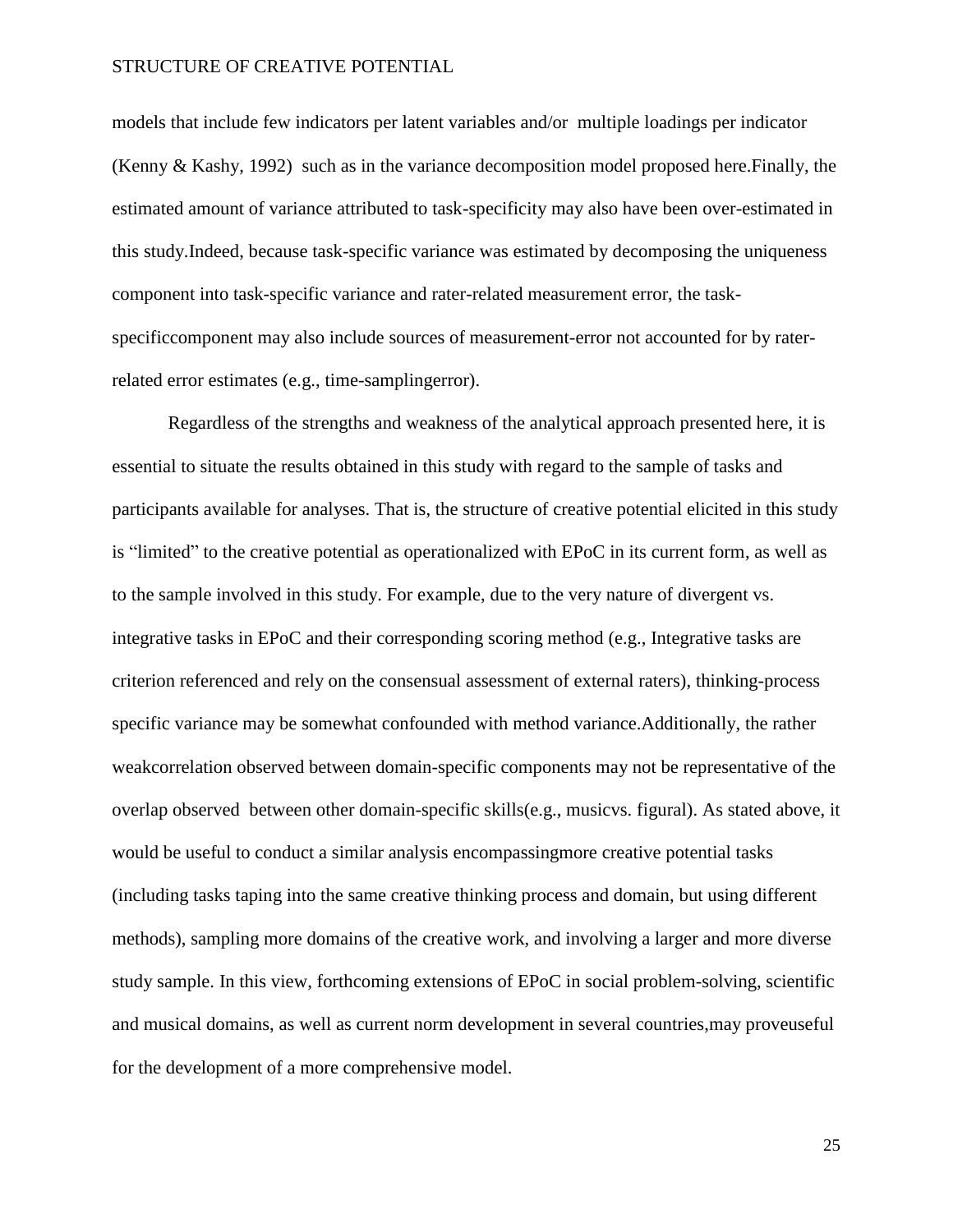Among the important directions for extension of this study, much work is needed to empiricallyevaluate the underlying constructs captured by our domain-specific, thinking-process specific, and thinking-process general variancecomponents. Indeed, although the analysis of the MTMM matrix can be logically interpreted in light of the said variance components, it would be useful to examine further the correlates and predictors of each modeled component. For example, although its contribution is clearly limited in the present study, the general creative thinkingprocess factor may capture the very essence of creative thinking, or it could represent other underlying cognitive factors such as intelligence or associative thinking also involved in any creative work. To further examine this assumption, future studies should not only include multiple indicators of creative potential in the same study, but also include external criterion measures to evaluate the divergent validity of each variance components. In this vein, correlates of what we coined "domain-specific factors" should be further explored by introducing several relevant criterion measures of domain-specific skills such as verbal fluency, or perceptual and motor skills.

Finally, in line with Silvia and colleagues (2009) the analytical approach presented in this study could be combined to a person-centered approach in order to explore population heterogeneity and extract latent classes of individuals with structural difference in creative potential. Indeed, there is probably no population with a single "one-size-fits-all" structure of creative potential. Beyond the identification of subgroups of individuals for whom creative potential is mostly general as opposed to subgroups showing a creative potential highly domainspecific, such mixture modeling perspective could be useful in view of exploring structural hypotheses regarding the development of creativity (e.g., extending the multi-group CFA approached here for structural comparisons between age-groups). One such hypothesis isBarbot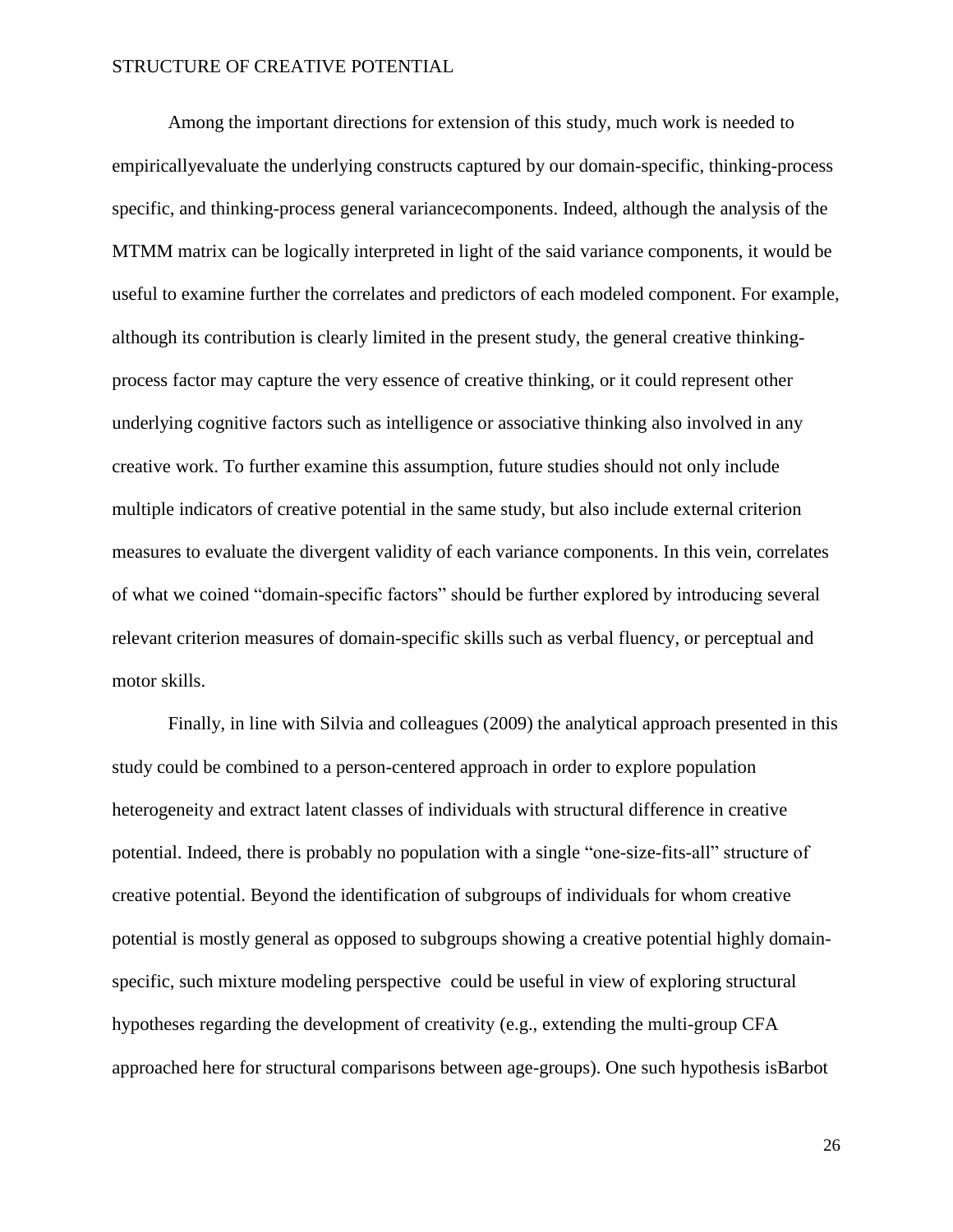& Tino (2015)'s, proposing that the level of domain-specificity changes with development through childhood into adulthood (i.e., creative potential may "specialize" in a particular domain or subdomain over time). This "specialization-differentiation" hypothesis (Barbot & Tinio, 2015; see also Plucker & Beghetto (2004) could be explicitly tested by a careful evaluation of the longitudinal measurement invariance of the proposed EPoC's Model in a cohort of children followed-up though adulthood, while exploring the percentage of variance accounted for by the general factor at different measurement occasions.

#### **5. Conclusion**

The issue of generality-specificity of creativity has stimulated the appetites of creativity researchers and methodologists for decades (e.g., Gray, 1966) and although multiple approaches have been used to answerthis question, much research is still needed in this area. The study presented here has applied a variance decomposition method to the eightEPoC's subtests (Lubart et al., 2011). Results have re-emphasized the relevance of correlation-based studies of the generality-specificity controversy, and confirmed that creative potential includes domainspecific, task-specific, thinking-process specific and thinking-process general influences.Acknowledgingthese multiple influences could ultimately help to optimize individuals' creative outcomes in specific areas as a function of their particular "profile" of resources. Hence, this study may pave the way to a new era of generality-specificity research, and important advance for creativity assessment, research, and education.

#### **References**

Amabile, T. M. (1982). Social psychology of creativity: A consensual assessment technique. *Journal of Personality and Social Psychology, 43*(5), 997-1013.

Arbuckle, J. (2013). *Amos 22.0 user's guide.* SPSS Incorporated.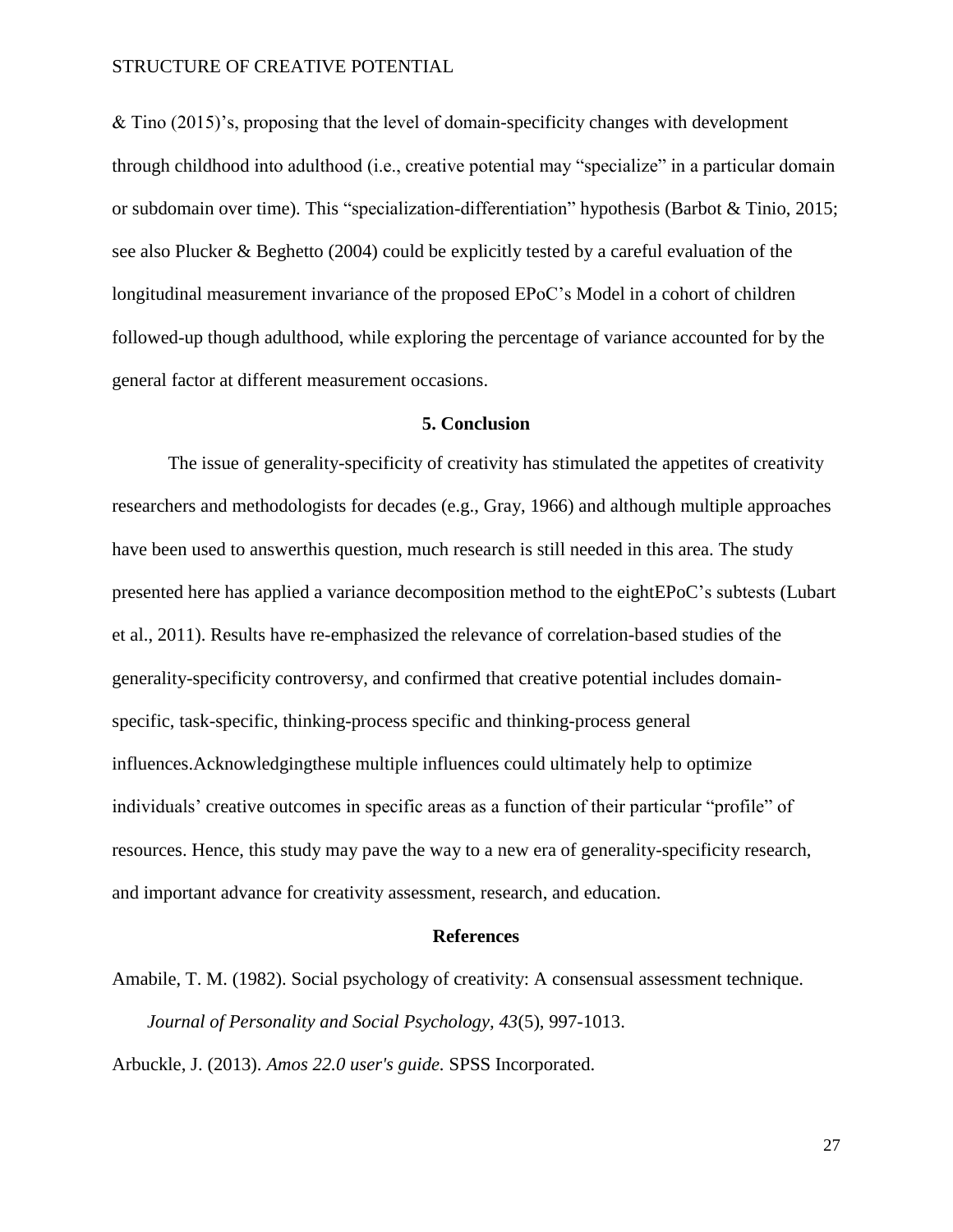- Baer, J. (1993). *Creativity and divergent thinking: A task-specific approach.* Hillsdale, NJ, England: Lawrence Erlbaum Associates, Inc.
- Baer, J. (1996). The effects of task-specific divergent-thinking training. *Journal of Creative Behavior, 30*, 183-187.
- Baer, J. (1998). The case for domain specificity in creativity. *Creativity Research Journal, 11*, 173-177.
- Baer, J., & Kaufman, J. C. (2005). Bridging generality and specificity: The amusement park theoretical (APT) model of creativity. *Roeper Review, 27*(3), 158-163.
- Barbot, B., Besançon, M., & Lubart, T. I. (2011). Assessing creativity in the classroom. *The Open Education Journal, 4*(1), 58-66.
- Barbot, B., Besançon, M., & Lubart T.I. (2015). Creative Potential in Educational Settings: its Nature, Measure, and Nurture. *Education 3-13, 43*(4), 371-381. Doi: 10.1080/03004279.2015.1020643
- Barbot, B., Hein, S., Luthar, S. S., & Grigorenko, E. L. (2014). Capturing age-group differences and developmental change with the BASC parent rating scales. *Journal of Applied Developmental Psychology, 35*(4), 294-303. doi: 10.1016/j.appdev.2014.04.003
- Barbot, B., Lubart, T. I. & Besançon, M. (2016). "Peaks, slumps, and bumps": Individual differences in the development of creativity in children and adolescents. *New Directions for Child and Adolescent Development*, 151, 27–39. Doi: 10.1002/cad.20152
- Barbot, B., Haeffel, G. J., Macomber, D., Hart, L., Chapman, J., & Grigorenko, E. L. (2012). Development and validation of the delinquency reduction outcome profile (DROP) in a sample of incarcerated juveniles: A multiconstruct/multisituational scoring approach. *Psychological Assessment, 24*(4), 901-912. doi:10.1037/a0028193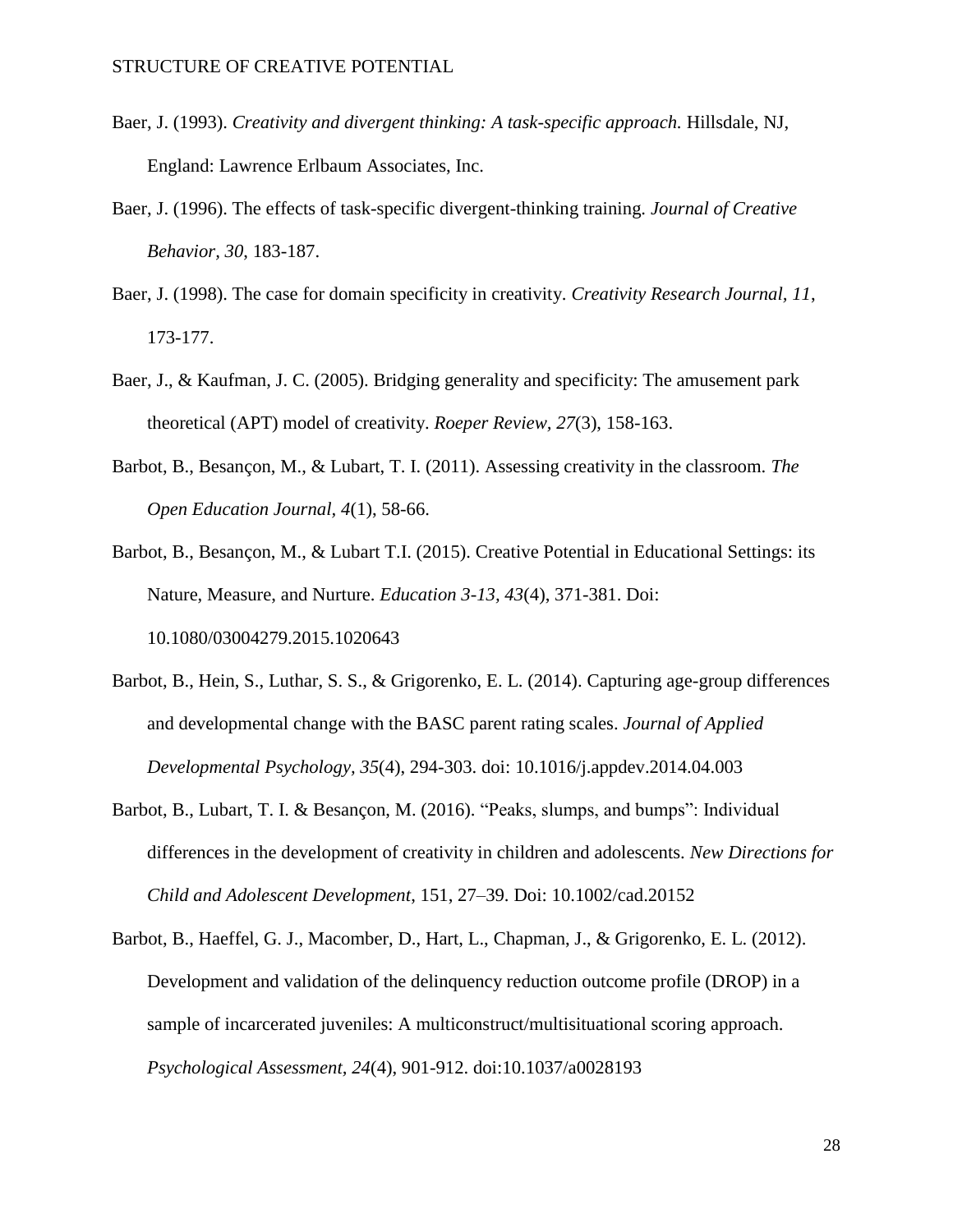- Barbot, B., & Lubart, T. I. (2012). Creative thinking in music: Its nature and assessment through musical exploratory behaviors. *Psychology of Aesthetics, Creativity, and the Arts, 6*(3), 231- 242. doi:10.1037/a0027307
- Barbot, B., Randi, J., Tan, M., Levenson, C., Friedlaender, L., & Grigorenko, E. L. (2013). From perception to creative writing: A multi-method pilot study of a visual literacy instructional approach. *Learning and Individual Differences, 28*, 167-176. doi:10.1016/j.lindif.2012.09.003
- Barbot, B., Tan, M., & Grigorenko, E. L. (2013). The genetics of creativity: The generative and receptive sides of the creativity equation. In O. Vartanian, A. Bristol  $& J. C.$  Kaufman (Eds.), *The neuroscience of creativity* (pp. 71-93) MIT Press.
- Barbot, B., Tan, M., Randi, J., Santa-Donato, G., & Grigorenko, E. L. (2012). Essential skills for creative writing: Integrating multiple domain-specific perspectives. *Thinking Skills and Creativity, 7*(3), 209-223. doi:10.1016/j.tsc.2012.04.006
- Barbot, B. & Tinio, P.P.L (2015). Where is the "g" in "creativity"? A specializationdifferentiation hypothesis. *Frontiers in Human Neuroscience. 8:1041*. doi:10.3389/fnhum.2014.01041
- Besançon, M., & Lubart, T. I. (2008). Differences in the development of creative competencies in children schooled in diverse learning environments. *Learning and Individual Differences, 18*(4), 381-389.
- Besançon, M., Lubart, T. I., & Barbot, B. (2013). Creative giftedness and educational opportunities. *Educational and Child Psychology., 30*(2), 79-88.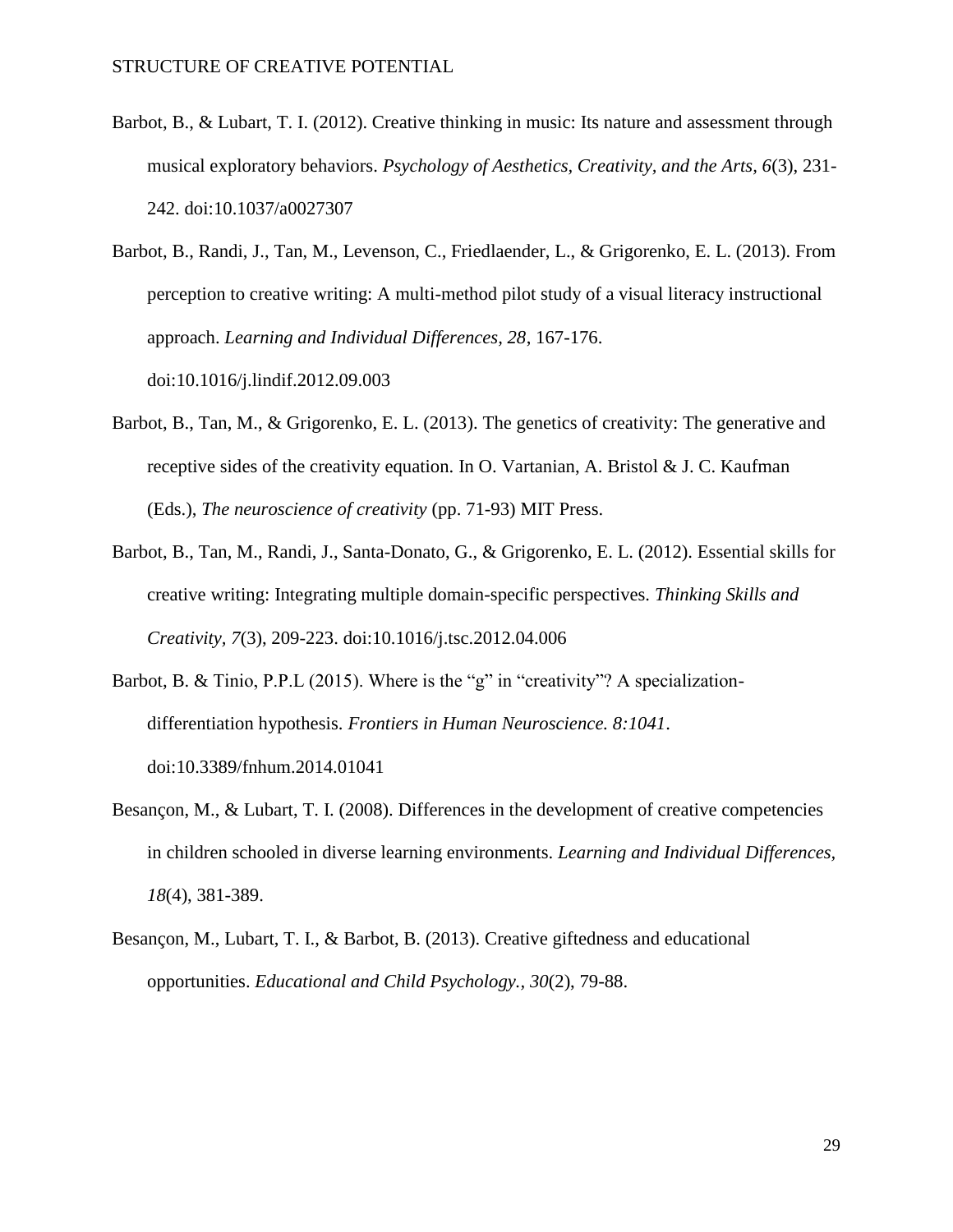- Bishara, A. J., & Hittner, J. B. (2012). Testing the significance of a correlation with nonnormal data: Comparison of pearson, spearman, transformation, and resampling approaches. *Psychological Methods, 17*(3), 399-417.
- Bollen, K. A., & Bollen, K. A. (1989). *Structural equations with latent variables*. New York: Wiley.
- Brown, T. A. (2006). *Confirmatory factor analysis for applied research* Guilford Press. Byrne, B. (2010). *Structural equation modeling using AMOS* (Second ed.). New York: Routledge.
- Byrne, B., Shavelson, R., & Muthén, B. (1989). Testing for the equivalence of factor covariance and mean structures: The issue of partial measurement invariance. *Psychological Bulletin, 105*(3), 456-466. doi:10.1037/0033-2909.105.3.456
- Campbell, D. T., & Fiske, D. W. (1959). Convergent and discriminant validation by the multitrait-multimethod matrix. *Psychological Bulletin, 56*(2), 81-105. doi:10.1037/h0046016
- Caroff, X., & Lubart, T. I. (2012). Multidimensional approach to detecting creative potential in managers. *Creativity Research Journal, 24*(1), 13-20. doi:10.1080/10400419.2012.652927
- Carson, S. H., Peterson, J. B., & Higgins, D. M. (2005). Reliability, validity, and factor structure of the creative achievement questionnaire. *Creativity Research Journal, 17*, 37-50.
- Chen, C., Himsel, A., Kasof, J., Greenberger, E., & Dmitrieva, J. (2006). Boundless creativity: Evidence for the domain generality of individual differences in creativity. *The Journal of Creative Behavior, 40*(3), 179-199. doi:10.1002/j.2162-6057.2006.tb01272.x
- Cheung, G. W., & Rensvold, R. B. (2002). Evaluating goodness-of-fit indexes for testing measurement invariance. *Structural Equation Modeling: A Multidisciplinary Journal, 9*(2), 233-255.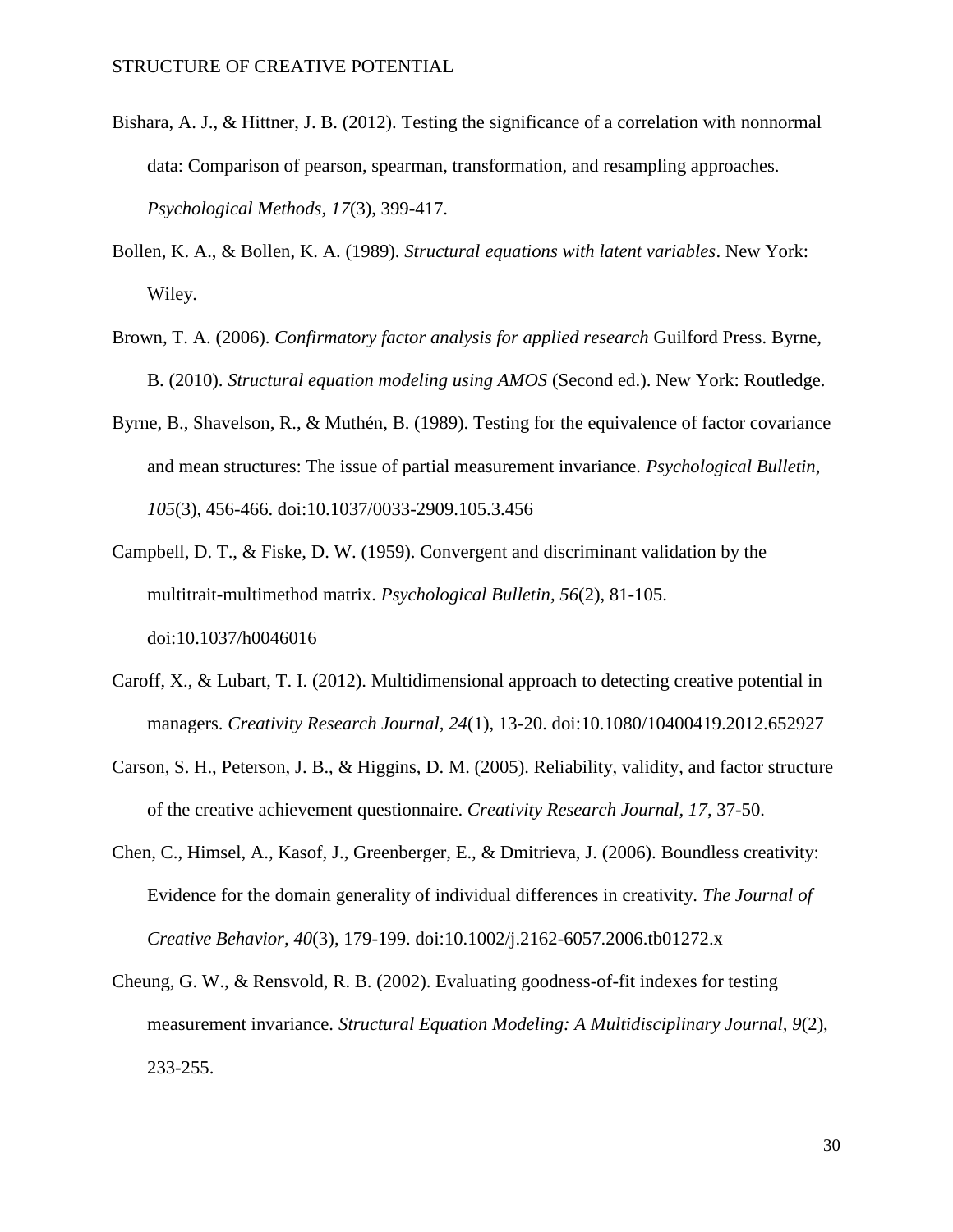- Cropley, A. (2006). In praise of convergent thinking. *Creativity Research Journal, 18*(3), 391- 404. doi:10.1207/s15326934crj1803\_13
- Dollinger, S. J. (2006). Autophotographic individuality predicts creativity: A Seven‐Year Follow‐up. *The Journal of Creative Behavior, 40*(2), 111-124.
- Gignac, G. E. (2007). Multi-factor modeling in individual differences research: Some recommendations and suggestions. *Personality and Individual Differences, 42*(1), 37-48.
- Gray, C. E. (1966). A measurement of creativity in western civilization. *American Anthropologist, 68*(6), 1384-1417.
- Guilford, J. P. (1950). Creativity. *The American Psychologist, 5*, 444-454.
- Guilford, J. P. (1967). *The nature of human intelligence*. New York, NY: McGraw-Hill.
- Haensly, P. A., & Torrance, E. P. (1990). Assessment of creativity in children and adolescents. In C. R. Reynolds, & R. W. Kamphaus (Eds.), *Handbook of psychological and educational assessment of children: Intelligence and achievement* (pp. 697-722). New York: Guilford Press.
- Houtz, J., & Krug, D. (1995). Assessment of creativity: Resolving a mid-life crisis. *Educational Psychology Review, 7*(3), 269-300. doi:10.1007/BF02213374
- Jöreskog, K. G. (1971). Statistical analysisof sets of congeneric tests. *Psychometrika, 36*(2), 109-133. doi: 10.1007/BF02291393
- Kaiser, H. (1974). An index of factorial simplicity.*Psychometrika, 39*(1), 31-36. doi:10.1007/BF02291575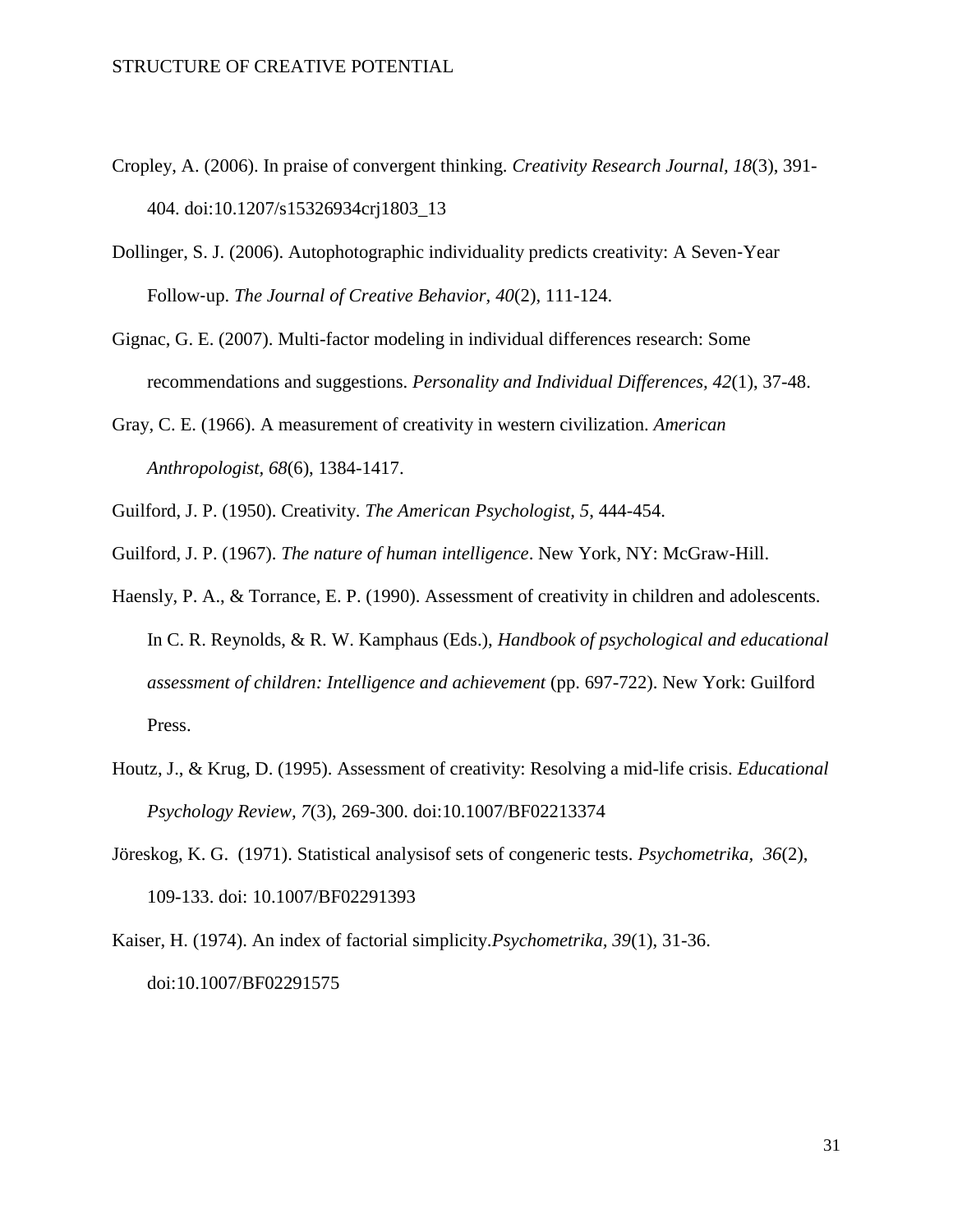- Karwowski, M., & Barbot, B. (2016). Creative self-beliefs: Their nature, development, and correlates. In J. C. Kaufman, & J. Baer (Eds.), *Creativity and reason in cognitive development* (Second ed., pp. 302-326). Cambridge University Press.
- Kaufman, J. C. (2012). Counting the muses: Development of the kaufman domains of creativity scale (K-DOCS). *Psychology of Aesthetics, Creativity, and the Arts, 6*(4), 298-308. doi:10.1037/a0029751
- Kaufman, J. C., & Baer, J. (2004). Sure, I'm creative--but not in mathematics!: Self-reported creativity in diverse domains. *Empirical Studies of the Arts, 22*(2), 143-155. doi:10.2190/26HQ-VHE8-GTLN-BJJM
- Kaufman, J. C., Cole, J. C., & Baer, J. (2009). The construct of creativity: Structural model for Self‐Reported creativity ratings. *The Journal of Creative Behavior, 43*(2), 119-134.
- Kaufman, J. C., Plucker, J. A., & Baer, J. (2008). *Essentials of creativity assessment*. Hoboken, NJ: Wiley.
- Kenny, D. A., & Kashy, D. A. (1992). Analysis of the multitrait-multimethod matrix by confirmatory factor analysis. *Psychological Bulletin, 112*(1), 165-172. doi:10.1037/0033- 2909.112.1.165
- Kline, R. B. (2010). *Principles and practice of structural equation modeling (3rd ed.)*. New York, NY: The Guilford Press.
- Lubart, T. I. (1999). Componential models of creativity. In M. A. Runco, & S. Pritzer (Eds.), (pp. 295-300). New York:NY: Academic Press.
- Lubart, T. I. (2001). Models of the creative process: Past, present and future.*13*(3), 295-308.
- Lubart, T. I., Besançon, M., & Barbot, B. (2011). *Evaluation du potentiel créatif (EPoC)*. Paris: Editions Hogrefe France.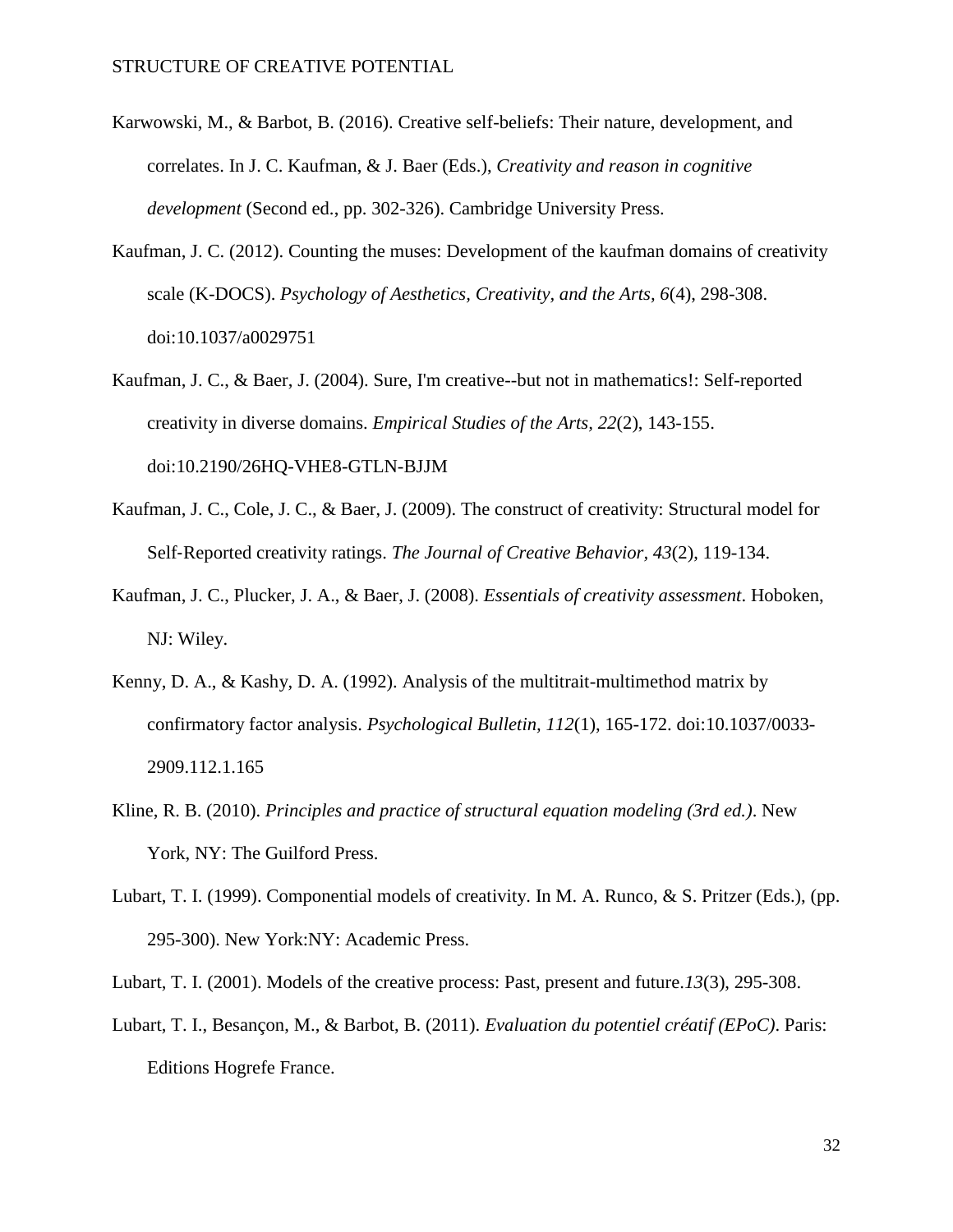- Lubart, T. I., & Guignard, J. (2004). The generality-specificity of creativity: A multivariate approach. In R. J. Sternberg, E. L. Grigorenko & L. Singer (Eds.), *Creativity: From potential to realization* (pp. 43-56). Washington, DC: American Psychological Association.
- Lubart, T. I., Zenasni, F., & Barbot, B. (2013). Creative potential and its measurement. *International Journal of Talent Development and Creativity, 1*(2), 41-51.
- Lynch, M. D., & Harris, C. R. (2001). *Fostering creativity in children, K-8: Theory and practice.* Needham Heights, MA: Allyn & Bacon.
- Meredith, W., & Horn, J. (2001). The role of factorial invariance in modeling growth and change. In M. Linda, & A. G. Sayer (Eds.), *New methods for the analysis of change.* (pp. 203-240) Washington, DC, US: American Psychological Association. doi:10.1037/10409- 007
- Milgram, R., & Livne, N. (2005). Creativity as a general and a domain-specific ability: The domain of mathematics as an exemplar. In J. C. Kaufman, & J. Baer (Eds.), *Creativity across domains: Faces of the muse* (pp. 187-204). Mahwah, NJ London: LEA publishers.

Millsap, R. E. (2011). *Statistical approaches to measurement invariance.* Routledge, New York.

- Mueller, R. O., & Hancock, G. R. (2008). Best practices in structural equation modeling. In J. Osborne (Ed.), *Best practices in quantitative methods* (pp. 488-508). Thousand Oaks, CA: Sage.
- Osborn, A. F. (1953). *Applied imagination.* Oxford, England: Scribner's.
- Plucker, J. A., & Beghetto, R. A. (2004). Why creativity is domain general, why it looks domain specific, and why the distinction does not matter. In R. J. Sternberg, E. L. Grigorenko & J. L. Singer (Eds.), *Creativity: From potential to realization* (pp. 153-163). Washington DC: American Psychological Association.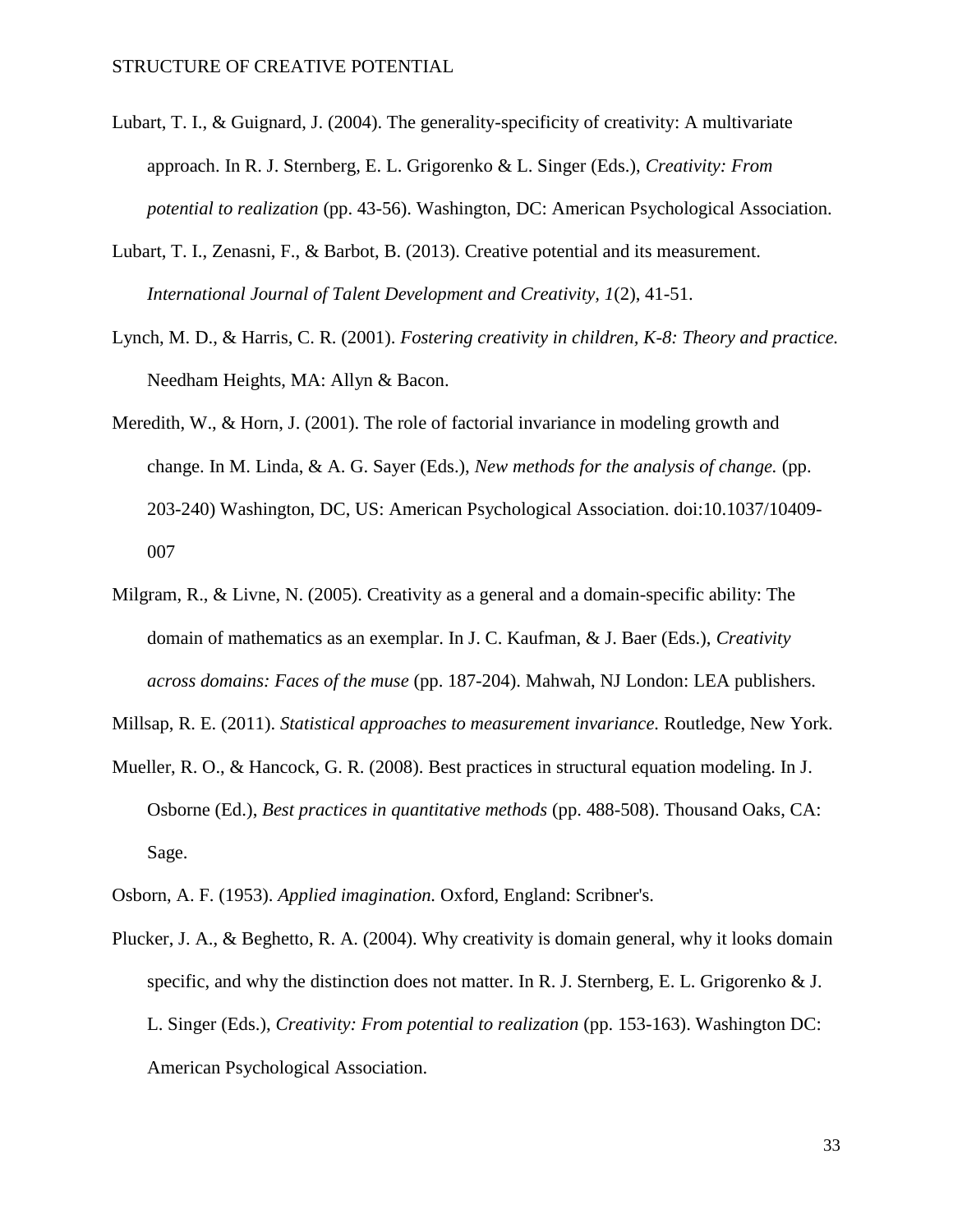- Plucker, J. A., & Renzulli, J. S. (1999). Psychometric approaches to the study of human creativity. In R. J. Sternberg (Ed.), *Handbook of creativity* (pp. 35-61). Cambridge, UK: Cambridge University Press.
- Runco, M. A., & Jaeger, G. J. (2012). The standard definition of creativity. *Creativity Research Journal, 24*(1), 92-96. doi:10.1080/10400419.2012.650092

Schmid, J., & Leiman, J. M. (1957). The development of hierarchical factor solutions. *Psychometrika, 22*(1), 53-61. doi:10.1007/BF02289209

- Silvia, P. J., Kaufman, J. C., & Pretz, J. E. (2009). Is creativity domain-specific? latent class models of creative accomplishments and creative self-descriptions. *Psychology of Aesthetics, Creativity, and the Arts, 3*(3), 139-148. doi:10.1037/a0014940
- Solomon, S. R., & Sawilowsky, S. S. (2009). Impact of rank-based normalizing transformations on the accuracy of test scores. *Journal of Modern Applied Statistical Methods, 9*(2), 448- 462.
- Starko, A. J. (1995). *Creativity in the classroom: Schools of curious delight*. New York, NY: Longman.
- Stein, M. I. (1953). Creativity and culture. *Journal of Psychology: Interdisciplinary and Applied, 36*, 311-322.
- Sternberg, R. J., & Lubart, T. I. (1995). *Defying the crowd: Cultivating creativity in a culture of conformity*. New York, NY: Free Press.
- Thurstone, L. L. (1947). *Multiple-factor analysis; a development and expansion of the vectors of mind.* Chicago: University of Chicago Press.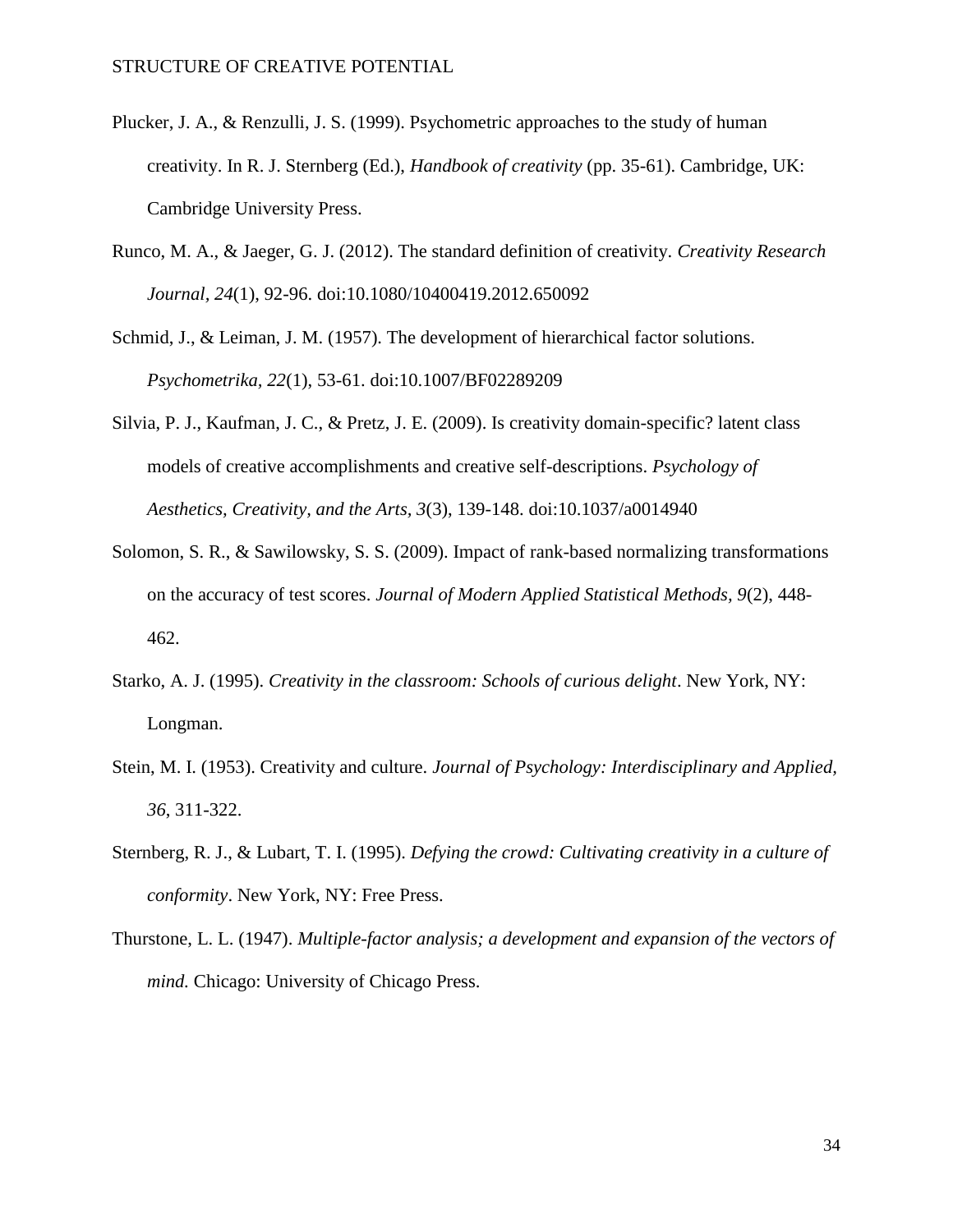- Torrance, E. P. (1966). *The torrance tests of creative thinking-norms-technical manual research edition-verbal tests, forms A and B-figural tests, forms A and B*. Princeton, NJ: Personnel Press.
- Treinen, E., & Barbot, B. (2008). Effect of stimuli in figural divergent thinking abilities among adolescent. *Conference of the International Center for Innovation in Education (ICIE),*  Paris, France.
- Vispoel, W. P. (1993). The development and validation of the arts self-perception inventory for adolescents. *Educational and Psychological Measurement, 53*(4), 1023-1033. doi:10.1177/0013164493053004015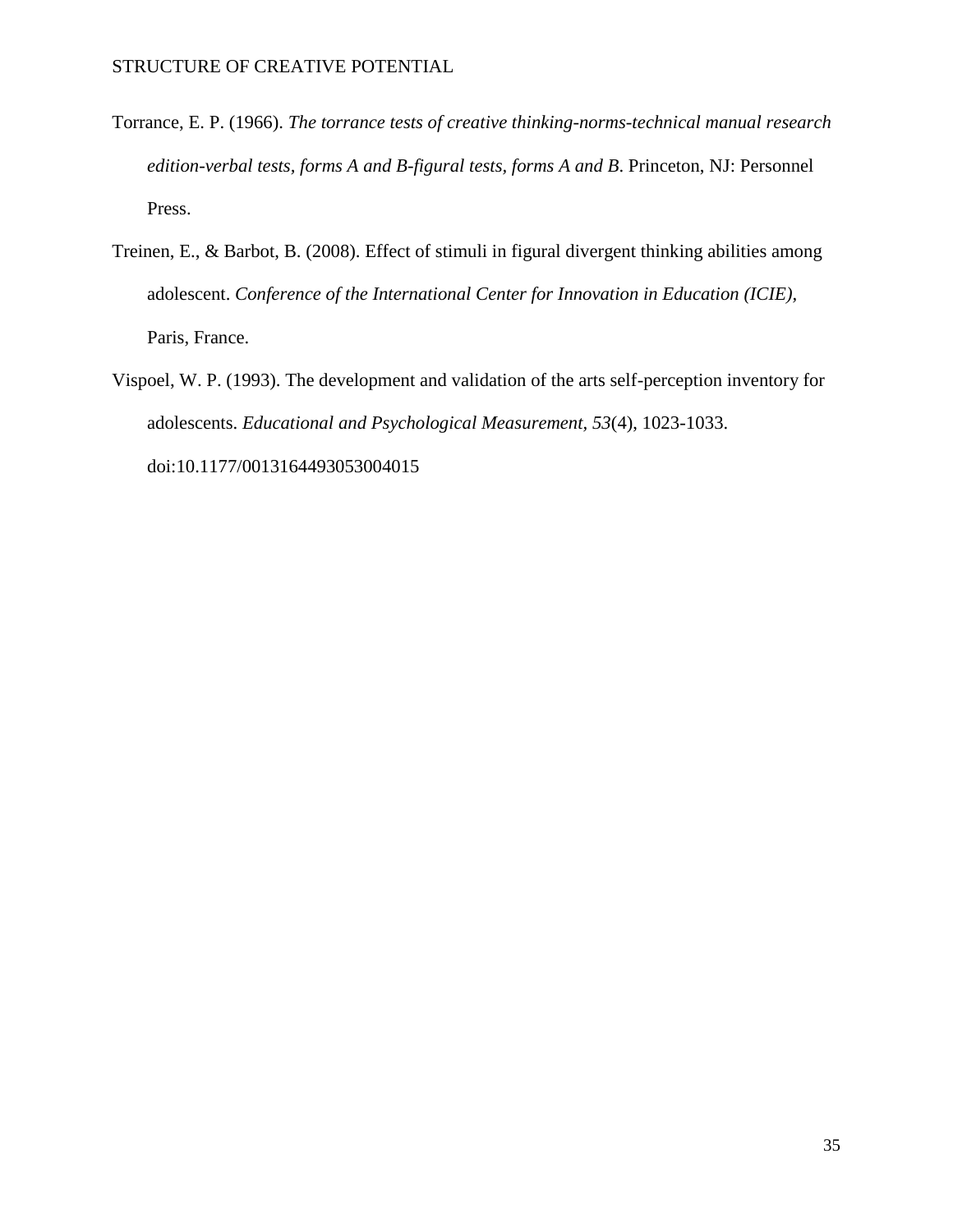#### **Footnotes**

Note 1: Graduate-level students were trained to identify the seven defined rubrics on a pilot sample of drawings and stories initially scored by the authors of EPoC and were given feedbacks regarding their severity, discrimination and accuracy until they reached a satisfactory level of agreement.

Note 2:Contrary to the thinking-process specific level that is conceptually supposed to be underlined by a "general creative thinking process factor", we favored domain specific skills correlations to represent the contribution of common skills across the verbal and graphic tasks, rather than a second-order factor that would represent "domain general skill(s) independent from creative thinking" (since the creative thinking process variance is captured on the process side). Such second-order factor would make little conceptual sense, especially if adding indicators of creative potential in domains other than verbal and graphic (what generalized skill that is not related to creative thinking could be common to creative tasks across domains?).

Note 3:Although, the pattern of missingness is considered MCAR allowing for the use of FIML, caution is warranted when interpreting the estimates of the tested model,given that the *p* value of the Little's MCAR test (.091) is close to the critical alpha level of .05.

Note 4: Given that invariance level was sufficient to generalize reasonably the estimates of interest across both age groups, we have not examined further potential sources of misfit related to the more stringently invariant models, which could be accomplished in future work using a partial invariance testing (Byrne, Shavelson, & Muthén, 1989).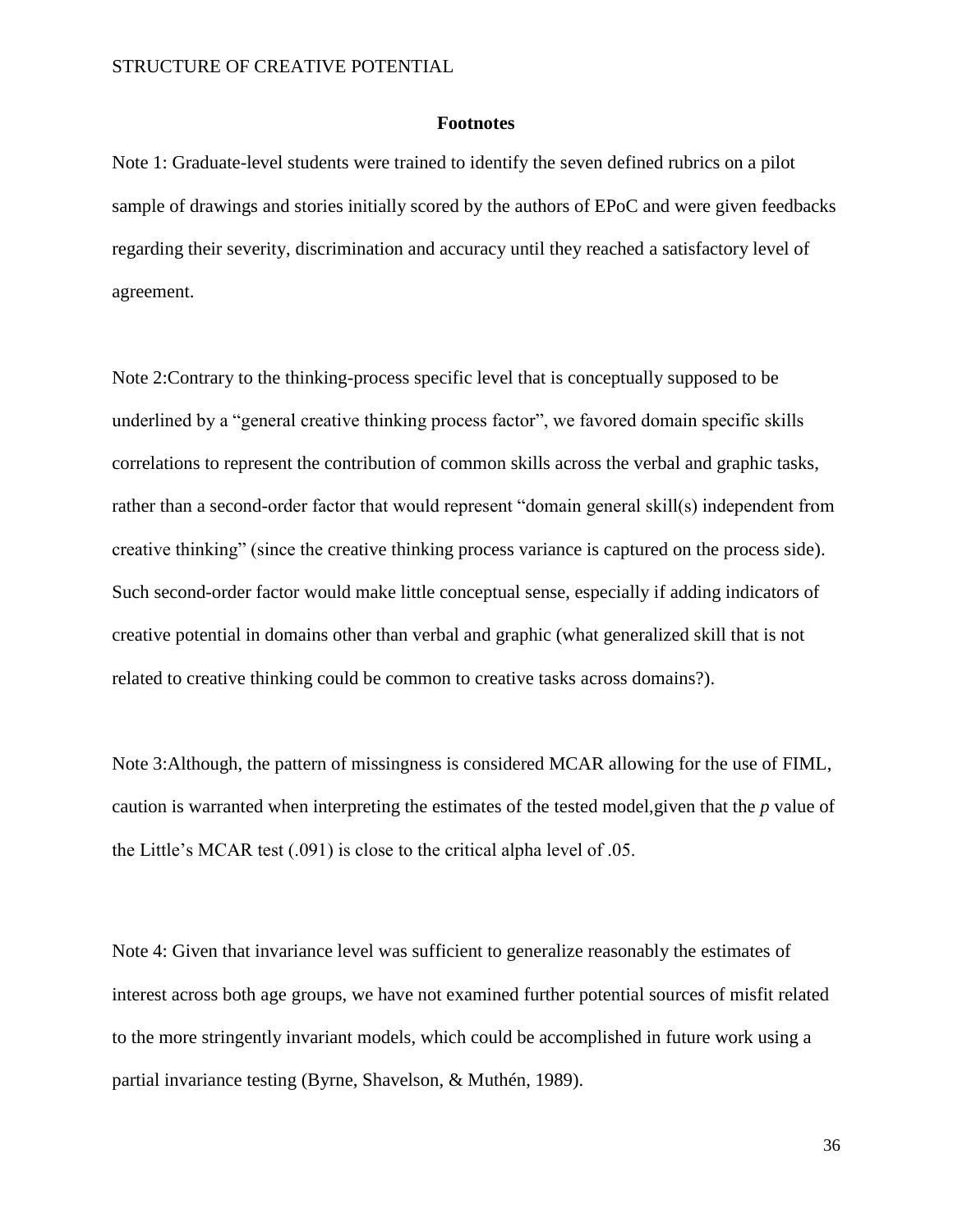Note 5: Hence, note that our task-specific variance estimate may include not only task-specific variance sources, but also measurement-error variance sources not accounted for by rater-related error estimates.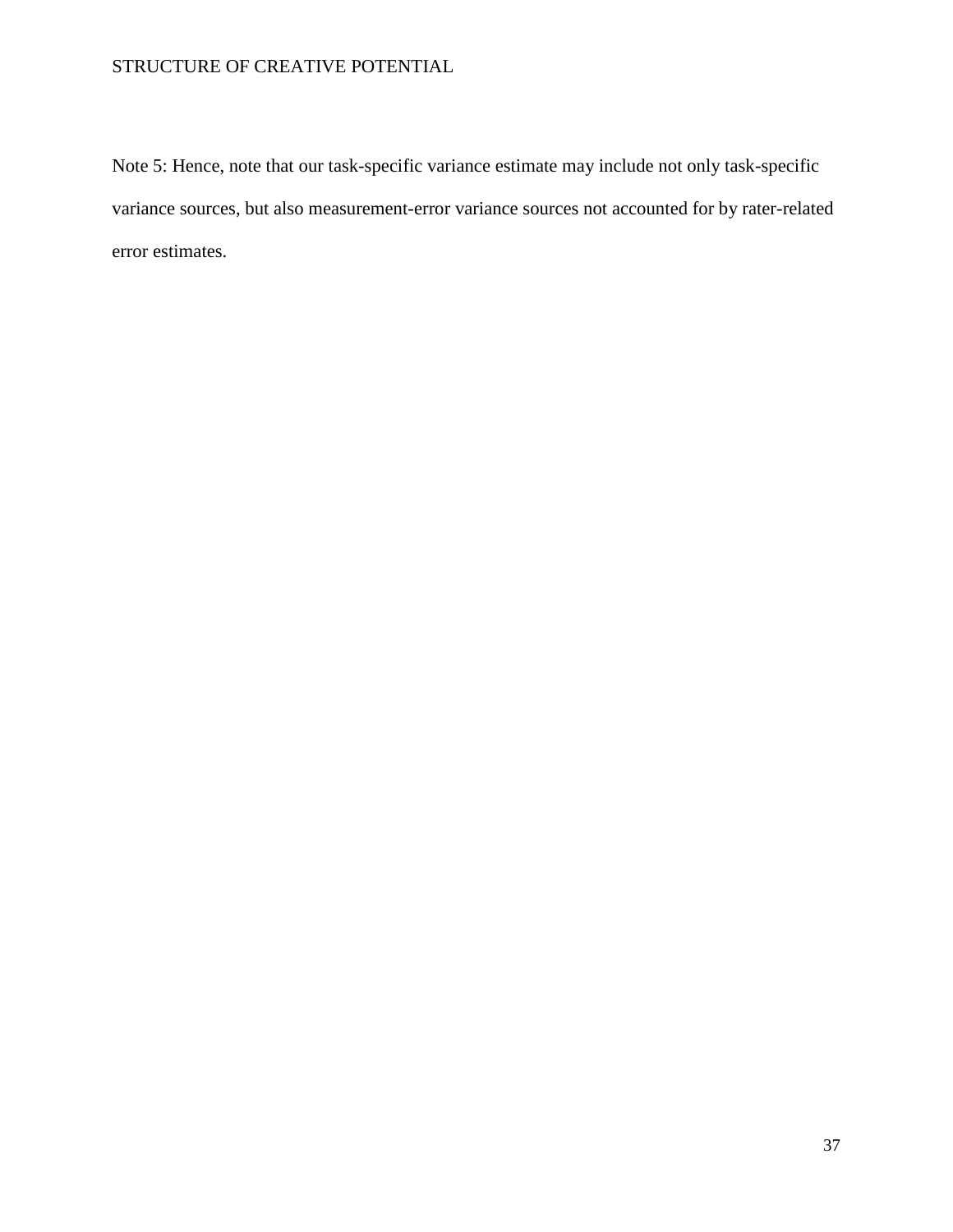### Table 1.

## *EPoC Structured Framework for Task Sampling*

|         | <b>Thinking Process</b> |                                    |  |  |  |
|---------|-------------------------|------------------------------------|--|--|--|
| Domain  | Divergent-Exploratory   | Convergent-Integrative             |  |  |  |
| Graphic | DG1 - Abstract Stimulus | IG1 - Abstract Stimuli             |  |  |  |
|         | DG2 - Concrete Stimulus | IG <sub>2</sub> - Concrete Stimuli |  |  |  |
|         | DV1 - Story Endings     | <b>IV1</b> - Story Title           |  |  |  |
| Verbal  | DV2 - Story Beginnings  | <b>IV2</b> - Story Characters      |  |  |  |

*Notes*. DG = Divergent-Graphic; IG = Integrative Graphic; DV = Divergent Verbal; IV = Integrative Verbal. Each "Thinking-Process-Domain Unit" forms an index (e.g., DG index =  $DG1 + DG2$ ).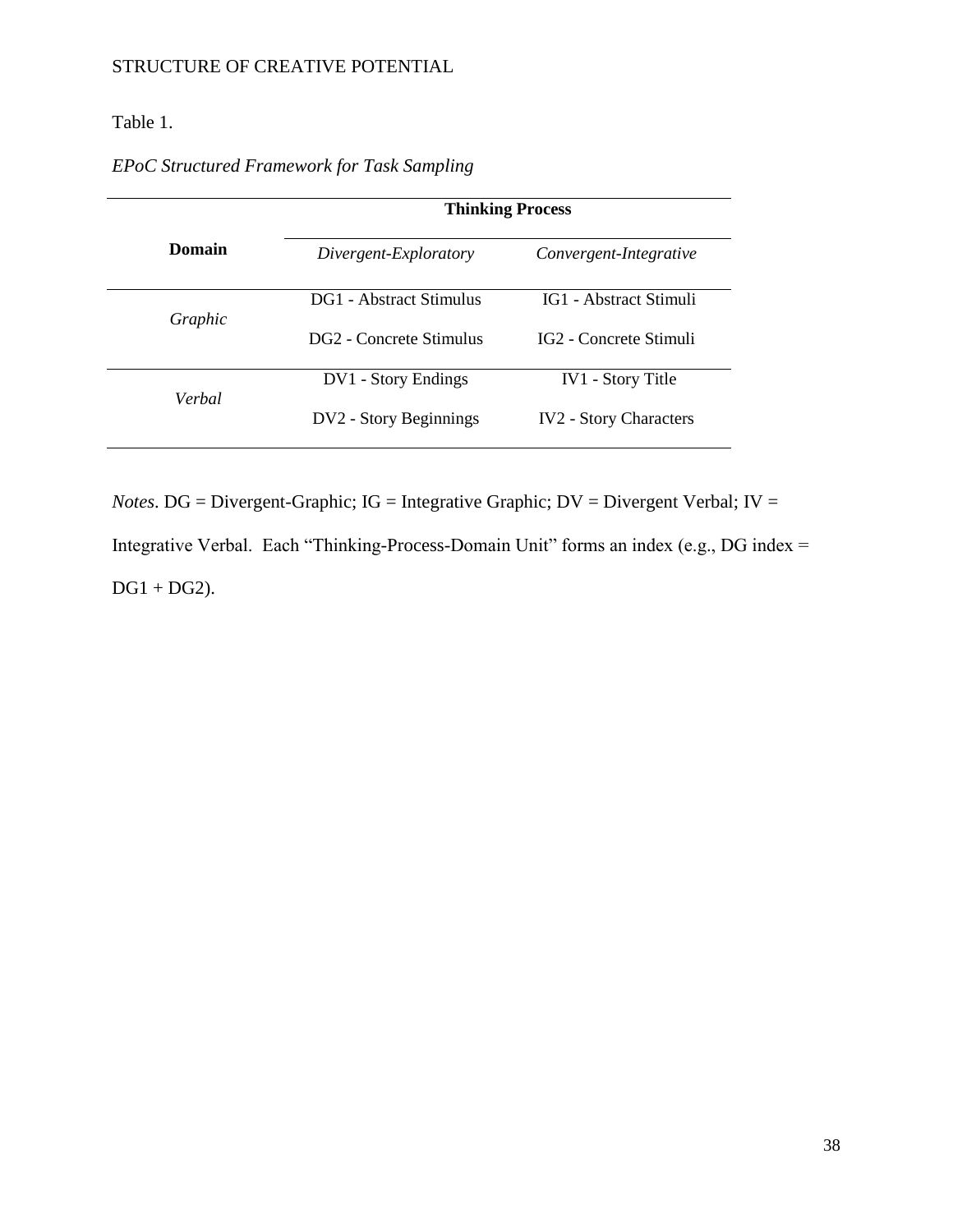### Table 2

|  |  | EPoC Scale Scores Reliability Coefficients and Inter-Subtests Correlation Matrix (FIML estimates). |
|--|--|----------------------------------------------------------------------------------------------------|
|  |  |                                                                                                    |

|                                | M    | <b>SD</b> | DG1         | DG <sub>2</sub> | DV1         | DV <sub>2</sub> | IG1         | IG <sub>2</sub> | IV1         | IV <sub>2</sub> |
|--------------------------------|------|-----------|-------------|-----------------|-------------|-----------------|-------------|-----------------|-------------|-----------------|
| <b>DG1</b> - Abstract Stimulus | 5.58 | 3.31      | $(.99)^{a}$ |                 |             |                 |             |                 |             |                 |
| DG2 - Concrete Stimulus        | 4.67 | 3.12      | $.64***$    | $(.99)^{a}$     |             |                 |             |                 |             |                 |
| DV1 - Story Endings            | 3.82 | 3.77      | $.34***$    | $.36***$        | $(.98)^{a}$ |                 |             |                 |             |                 |
| DV2 - Story Beginnings         | 2.66 | 2.29      | $.31***$    | $.42***$        | $.63***$    | $(.90)^{a}$     |             |                 |             |                 |
| IG1 - Abstract Stimuli         | 3.66 | 1.34      | $.16***$    | $.10*$          | .05         | .09             | $(.81)^{b}$ |                 |             |                 |
| IG2 - Concrete Stimuli         | 3.53 | 1.25      | $.18***$    | $.15**$         | $.16***$    | $.13**$         | $.39***$    | $(.82)^{b}$     |             |                 |
| IV1 - Story Title              | 3.10 | 1.33      | $.17***$    | $.10*$          | $.10*$      | $.11*$          | $.28***$    | $.20***$        | $(.84)^{b}$ |                 |
| <b>IV2</b> - Story Characters  | 3.05 | 1.24      | $.14**$     | .05             | $.11**$     | $.17***$        | $.31***$    | $.23***$        | $.46***$    | $(.85)^{b}$     |

*Notes. N* = 482. Coefficients in parenthesis indicate reliability coefficients.;  $a =$  Intra Class Correlation Coefficient (ICC);  $b =$ Cronbach's Alpha;Correlation matrix shows FIML estimates of the correlations obtained using the normal scores (Rankit transformation) as input data. The matrix obtained with the non-transformed data was highly similar to the one presented here (Box's  $M = 7.58, p = 1$ ; \* $p < .05$ , \*\* $p < .01$ , \*\*\* $p < .001$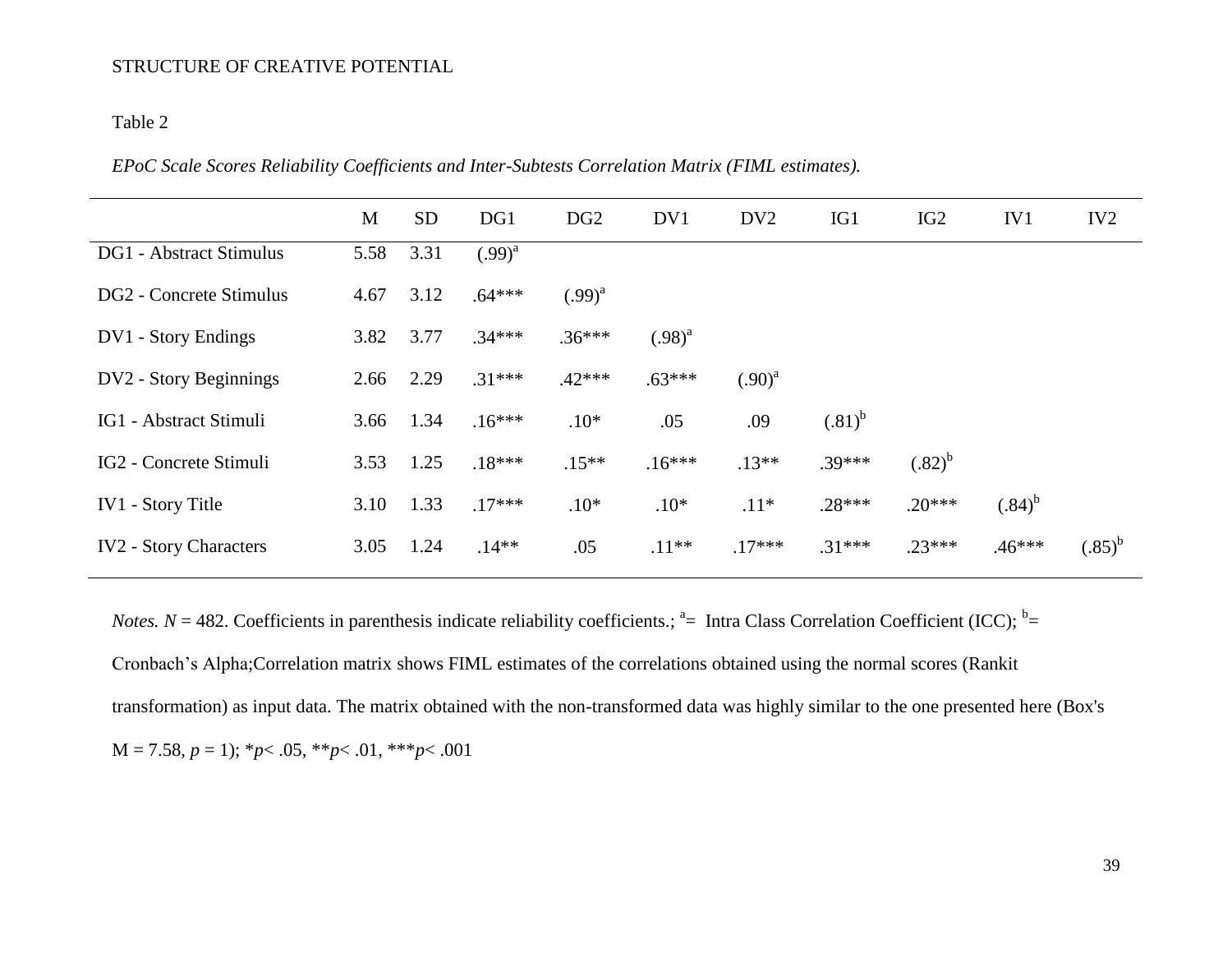#### Table 3.

*Parameter Estimates for Domain-Specific and Thinking-Process Specific Factor Loadings*

|                                |              | Domain-Specific |      | Thinking-Process         |      |      |  |
|--------------------------------|--------------|-----------------|------|--------------------------|------|------|--|
|                                |              | Loadings        |      | <b>Specific Loadings</b> |      |      |  |
| Subtest                        | Unst.        | SE              | St.  | Unst.                    | SE   | St.  |  |
| <b>DG1</b> - Abstract Stimulus | .237         | .153            | .180 | $1.625**$                | .188 | .703 |  |
| DG2 - Concrete Stimulus        | .192         | .133            | .148 | $1.982**$                | .265 | .867 |  |
| IG1 - Abstract Stimuli         | .454         | .269            | .347 | $\mathbf{1}$             |      | .426 |  |
| IG2 - Concrete Stimuli         | $\mathbf{1}$ |                 | .769 | $.657**$                 | .136 | .282 |  |
| DV1 - Story Endings            | 1            |                 | .665 | $.904**$                 | .095 | .401 |  |
| DV2 - Story Beginnings         | .994**       | .273            | .673 | $\mathbf{1}$             |      | .452 |  |
| <b>IV1</b> - Story Title       | .105         | .090            | .068 | $1.557**$                | .261 | .659 |  |
| <b>IV2</b> - Story Characters  | $.238*$      | .093            | .156 | 1.578**                  | .264 | .674 |  |

*Notes*.  $N = 482$ . Unst. = unstandardized estimates;  $SE = Standard$  error of the

unstandardized estimate; St. = Standardized estimate.Second-order factor loadings of the general thinking process factor =  $.168$  (SE =  $.042$ ,  $p$  <  $.001$ ; Standardized loadings=  $.403$  and  $.395$  for the Convergent-integrative and the Divergent-exploratory Thinking- process factors, respectively).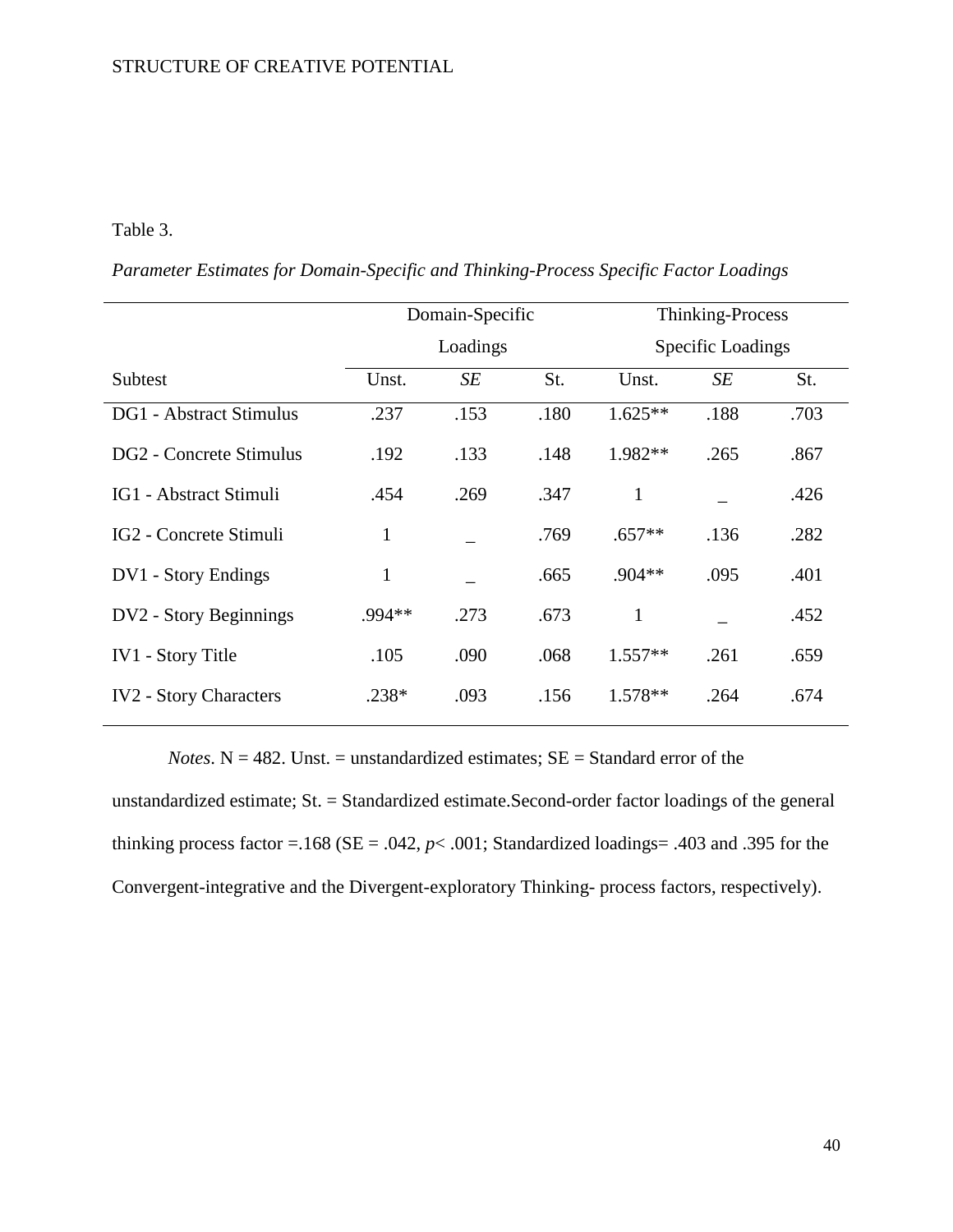## RUNNING HEAD: STRUCTURE OF CREATIVE POTENTIAL



Figure 1.

*Multi-Process Multi-Domain Model for Variance Partitioning of EPoC tasks, as specified in the Confirmatory Factor Analysis.*